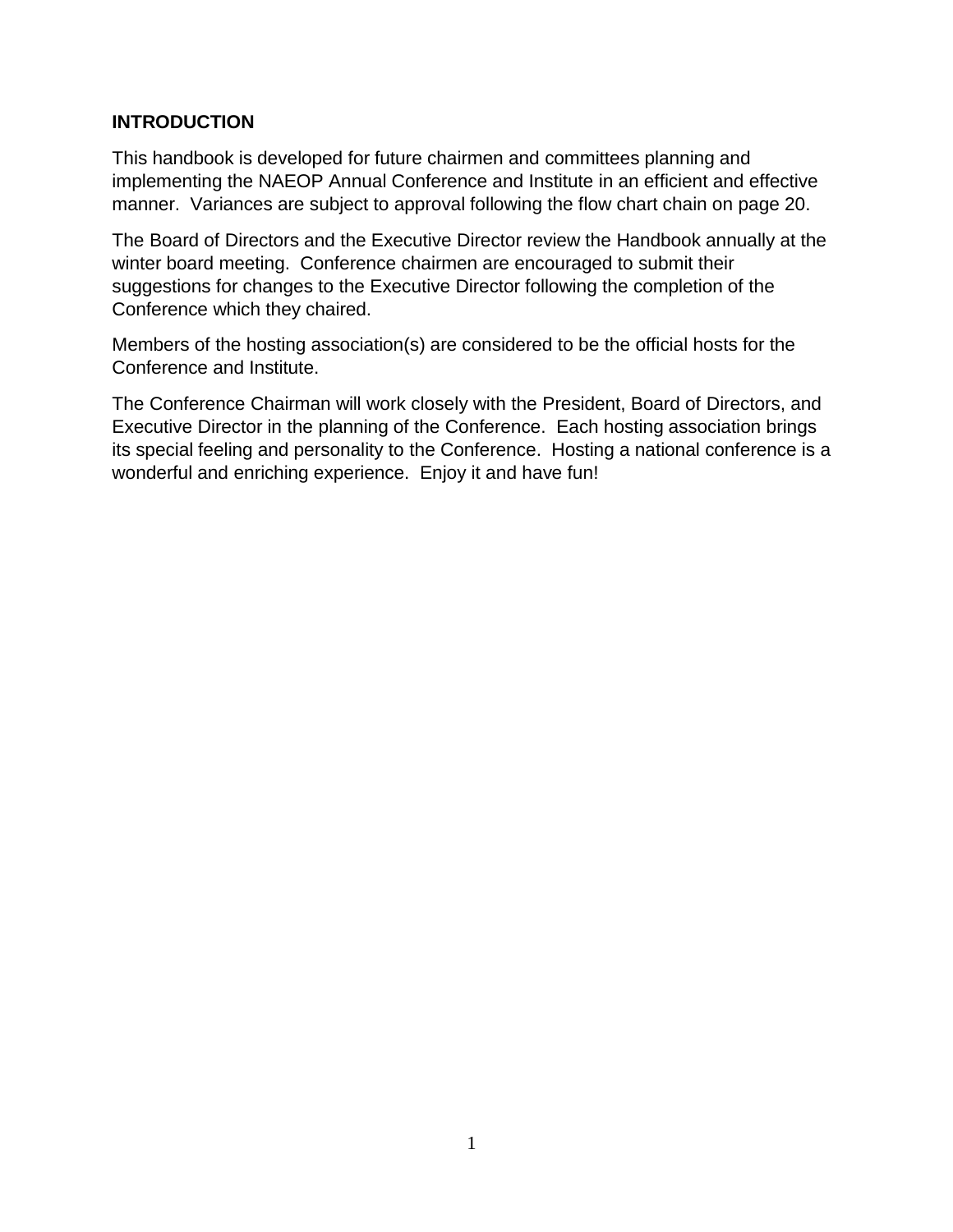## **GENERAL INFORMATION**

In an effort to be concise, certain terminology has been used. Please note the following references:

| President                          | <b>NAEOP President</b>                                                                                            |
|------------------------------------|-------------------------------------------------------------------------------------------------------------------|
| <b>President Elect</b>             | <b>NAEOP President Elect</b>                                                                                      |
| <b>Executive Director</b>          | <b>NAEOP Executive Director</b>                                                                                   |
| Conference Chairman                | Annual Conference Chairman/Co-Chairman                                                                            |
| Institute/Briefing Chairman        | Annual Institute Chairman/Co-Chairman                                                                             |
| <b>Core Committee Coordinators</b> | Meals Coordinator, Print Coordinator,<br>Proceedings Coordinator, Registration<br>Coordinator, Social Coordinator |
| Specific Chairman                  | NAEOP Committee Chairman, i.e., Awards<br>Chairman                                                                |
| <b>Hosting Chairman</b>            | Hosting Association's Committee Chairman,<br>i.e., Chairman of the Awards Banquet                                 |
| Magazine                           | <b>Official Publication of NAEOP</b>                                                                              |
| Inspiration                        | Motivational readings or poems. Will follow the<br>presentation of the flag and at other times<br>noted.          |

### **Affiliations**

Association of School Business Officials International

National Association for Public Relations Association

National Association of Elementary School Principals

American Association of School Administrators

American Association for Adult and Continuing Education endorses the underlying concept of the Professional Standards Program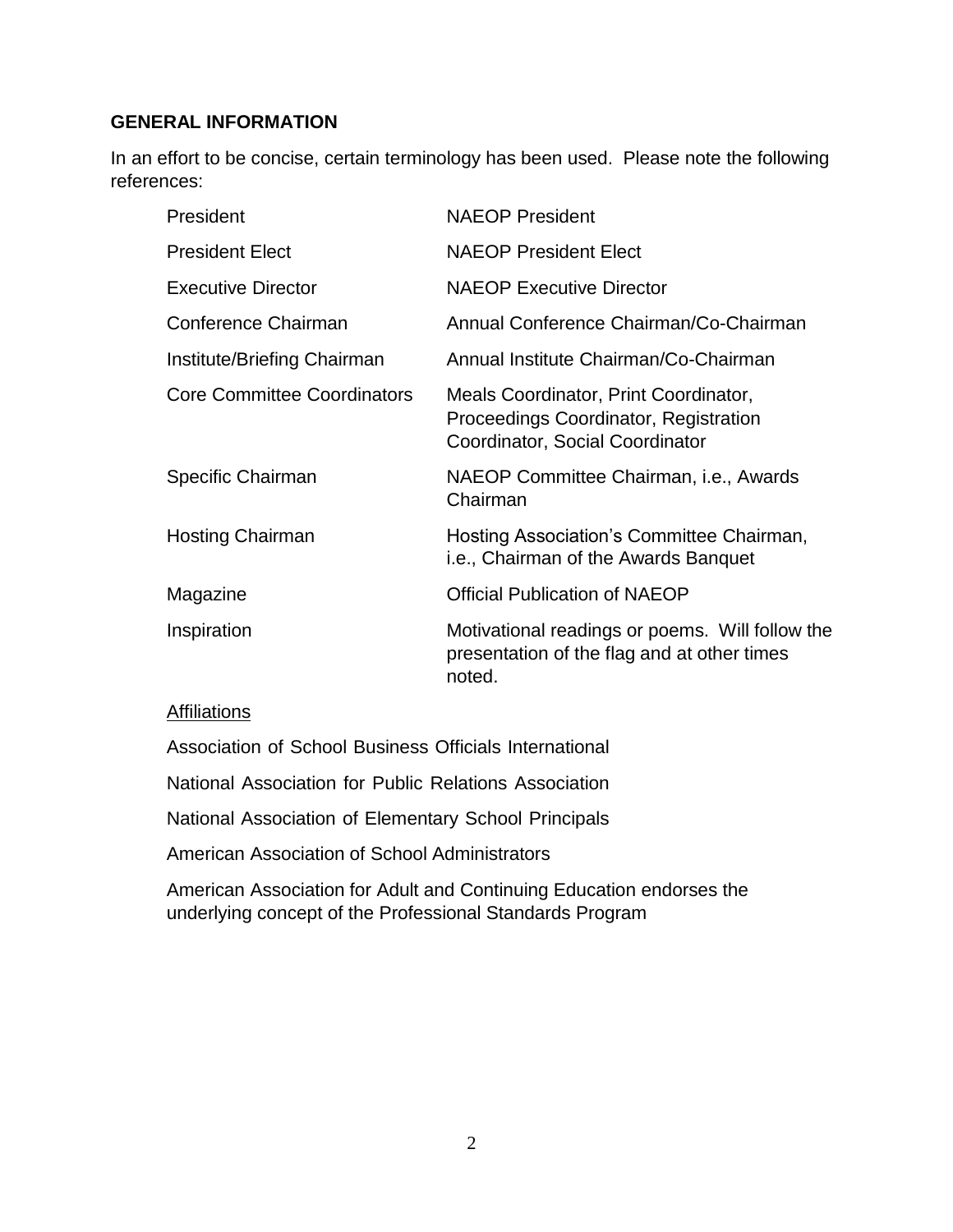# **RESPONSIBILITIES**

The Hosting Association or Area will:

- A. Be affiliated with NAEOP
- B. Name the Annual Conference Chairman and/or Co-Chairman
- C. Name the Institute/Briefing Chairman and/or Co-Chairman
- D. Submit Chairman's names to the Board of Directors for approval at time of invitation.
- E. Be the official host for the Conference and Institute.
- F. Select speakers and greeters for the Conference and Institute in consultation with the President and Executive Director. (Governor, Mayor, Superintendent, etc.)

## **Invitation**

- A. An official invitation must be submitted to the President and Executive Director in writing who will present the invitation to the Board of Directors for approval. Included in the invitation will be a copy of the minutes or a statement, which has been approved by the affiliated association membership extending an invitation and the name of the proposed conference and institute chairmen.
- B. Invitations may be submitted to NAEOP for consideration at any time. Invitations will not be considered more than five years in advance of the date of the proposed conference.

### **Site**

- A. The selection of the site must be coordinated by the Executive Director with input from the hosting association. The Executive Director, upon approval of the Board of Directors, will make a site visit and will negotiate the contract with the hotel. The Conference Chairman may be invited to attend the site visit.
- B. The Conference site should be in an area serviced by major airlines. Airport shuttle services are desirable.
- C. The Executive Director will negotiate reduced room rates (conference rates) and with assistance from the Conference Chairman determine that the space requirements assigned by the hotel are sufficient. Only one hotel will be used for all functions. Room accommodations may be divided among other hotels on an overflow basis only.
- D. The Presidential Suite (President) and a one-bedroom suite (President Elect) will be provided complimentary.
- E. Suites and/or rooms for hospitality and conference/institute chairman will be addressed in the contract with the hotel at which the Conference is held.
- F. Special reduced room rates will be requested for elected and appointed members of the Board of Directors because of the length of stay required for them to fulfill their responsibilities at the Conference.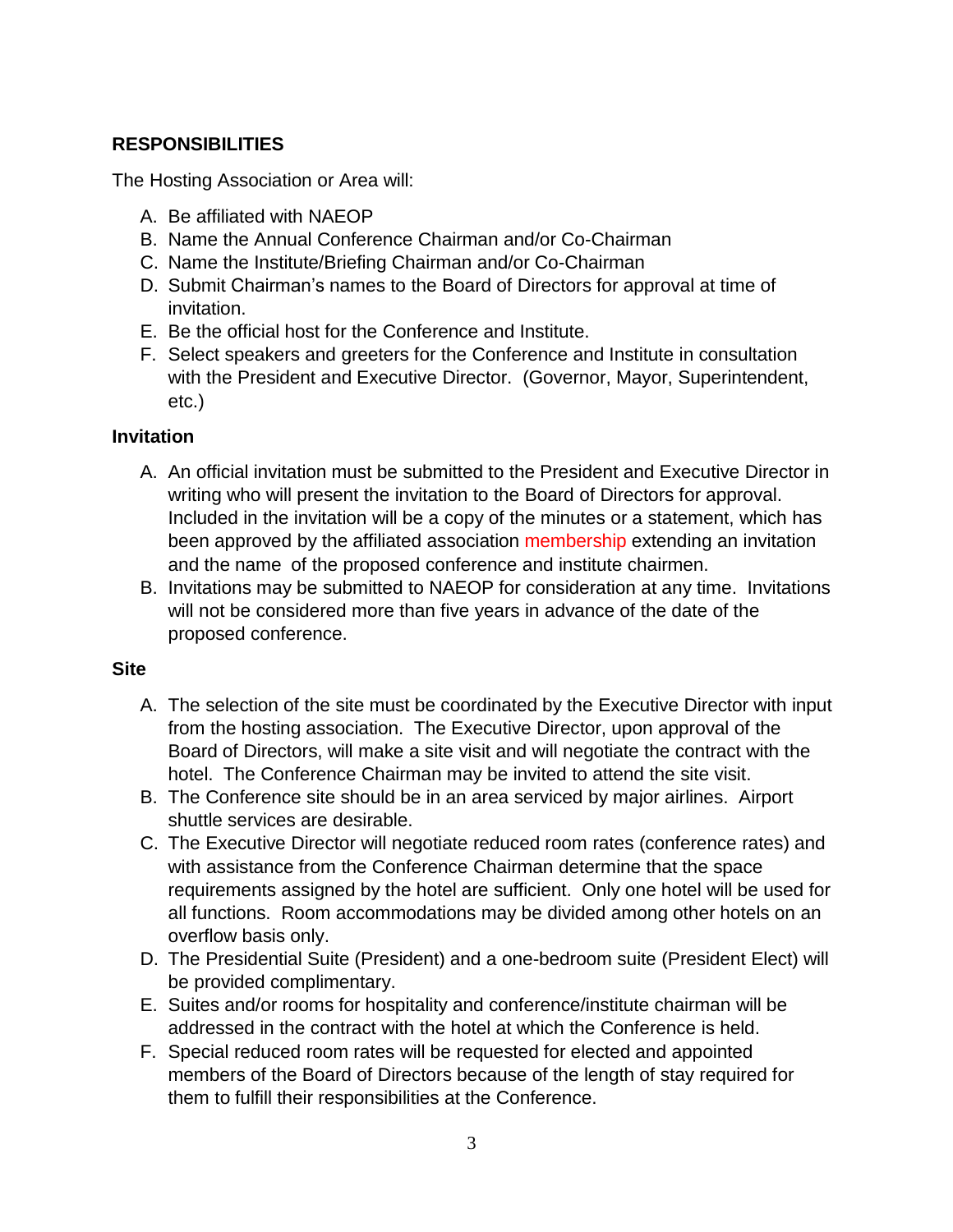- G. Meeting rooms should be complimentary. Negotiate number and size of meeting rooms.
- H. The Conference site must have adequate secured space for exhibits. The space should accommodate room for 6' or 8 'skirted table with four chairs each for the following – PSP (1), Membership/NAEOP Promotional items (1), Future Conference Hosting Associations (2-3), NAEOP Foundation (1), Special Projects (8), Retirees (4-5), and four extra tables. It is desirable that the space for outside exhibitors and NAEOP tables be in separate area of the room.
- I. Negotiate AV equipment
- J. Secure storage room for flags and decorations, receipt of packages, materials shipped in and accommodations for return shipping of packages.

## **The Conference Chairman will:**

- A. Schedule planning meetings with the Conference Core Committee Coordinators to develop the timelines, budget, and program of the Conference.
- B. Work with the President and Executive Director to make arrangements for the President and Executive Director to attend one conference planning meeting within the 12 months prior to the conference. This is an expense paid trip and expenses must be accounted for in the conference budget.
- C. Present the tentative budgets, program content, and timelines for the Conference and Institute to the Board of Directors approximately 18 months (winter board meeting) prior to the Conference. Expense will be budgeted in the conference budget.
- D. Present the final budget, program content, and timelines for the Conference and Institute to the Board of Directors (annual conference meetings) approximately 12 months prior to the Conference. Transportation expense for one person is a conference budgeted item.
- E. Obtain the hotel registration form and ensure that it carries a notation that registration is for the NAOEP Annual Conference and Institute for inclusion in the magazine.
- F. Work closely with the President, President Elect, Executive Director, Institute Chairman, and PSP Registrar when planning workshops and speakers in order to meet qualifications for PSP credits and to assure that speakers and topics are of interest to members.
- G. Plan the Conference schedule in conjunction with the President and Executive Director.
- H. Keep the President and Executive Director informed in writing of the progress of conference plans. Copies of all correspondence sent by the hosting association regarding the Conference will be sent to the President, President Elect and Executive Director.
- I. Request support for the Conference and Institute from local and state superintendents, higher institution presidents, administrators of private and parochial schools, and government officials.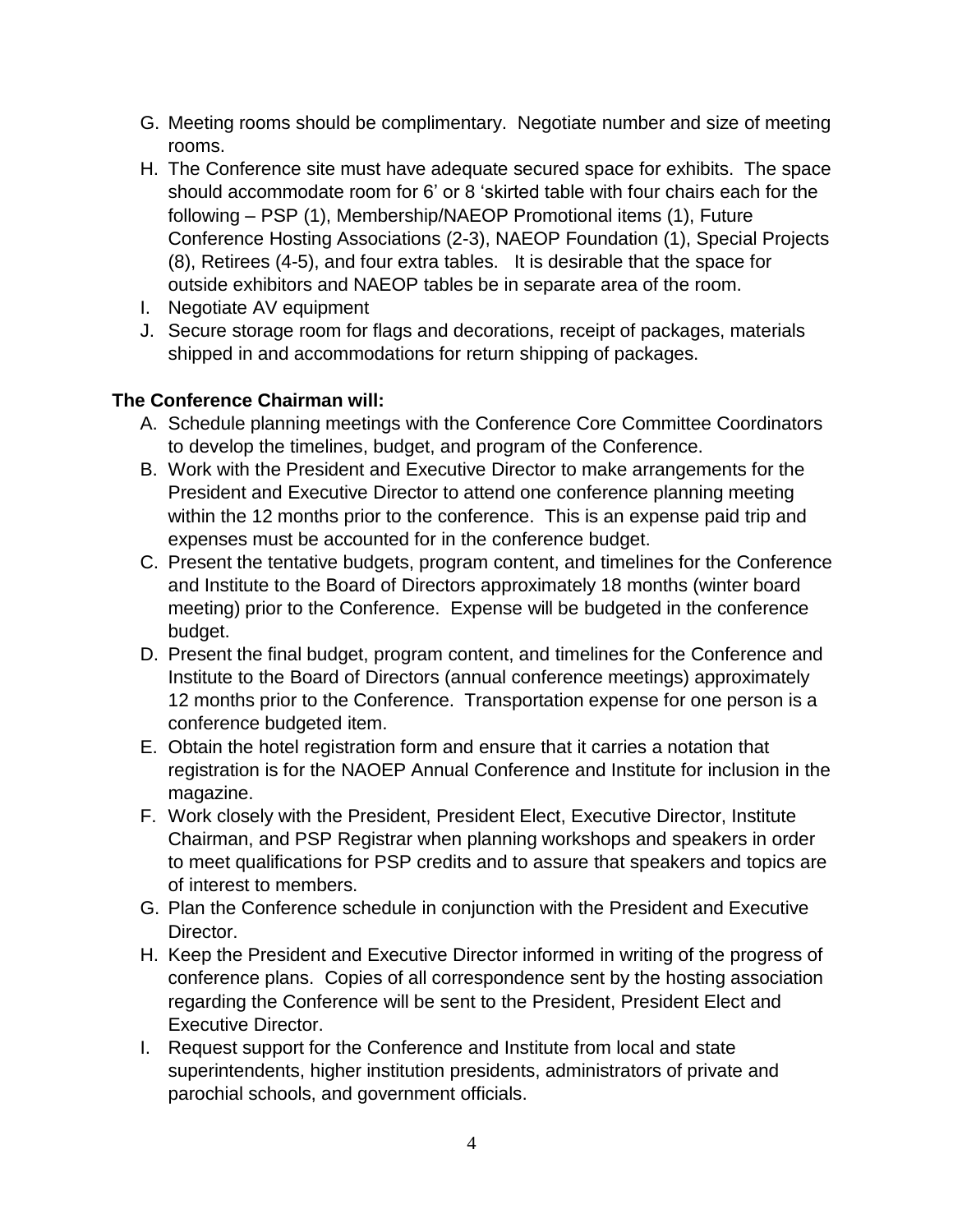- J. Schedule a meeting with the President, President Elect, Executive Director, Conference Chairman, Institute Chairman, and key hotel/convention center staff immediately prior to the Conference to review the daily function sheets, answer questions, and discuss plans. The hotel/convention center will provide function sheets to those attending the meeting.
- K. Make arrangements to deliver the Conference packets to the members of the Board of Directors at the first board meeting.
- L. Provide a copy of the Conference program and all meal function programs to the President, President Elect, Executive Director, Secretary/Treasurer, appropriate Committee Chairman, and Historian at the first board meeting.
- M. Provide five (5) additional copies of all programs to the Executive Director for the archives.
- N. Coordinate with Executive Director the disbursement of the official conference evaluation form to be sent to all attendees electronically with the results compiled by the National Office and presented to the Board of Directors.
- O. Coordinate AV Equipment:
	- a. Utilize school equipment as a cost-saving factor whenever possible. The association is not liable for equipment brought in by individuals or school systems.
	- b. Coordinate with all committees on the AV needs for the Conference and Institute.
	- c. Make sure that all equipment is in working order.
	- d. Have replacement bulbs and backup equipment such as extension cords and surge protectors if necessary.
	- e. Return all items to owners.
- P. Provide physical space and make necessary arrangements for the Retirees' breakfast, class, and Business Meeting, in coordination with the Retirees' President.
- Q. Schedule meeting for Foundation Executive Board meeting. Consult with the Foundation President and Executive Director on date, time, and number of participants.
- R. Approve the use of volunteer workers not participating in a conference in any capacity other than assisting in an individual event. These volunteers are exempt from paying the established conference fees, however, if they partake of a meal or incur an expense they will be responsible for that expense.

## **Responsibilities of the Conference Chairman relating to briefings are to:**

- A. Arrange for briefing rooms to accommodate the number registered for each session. The number of registrants will be provided by the National Office.
- B. Ensure that special room arrangements and AV equipment are provided. These requests will be provided by the Institute/Briefing Chairman.

# **Responsibilities of the Conference Chairman regarding the General Sessions are:**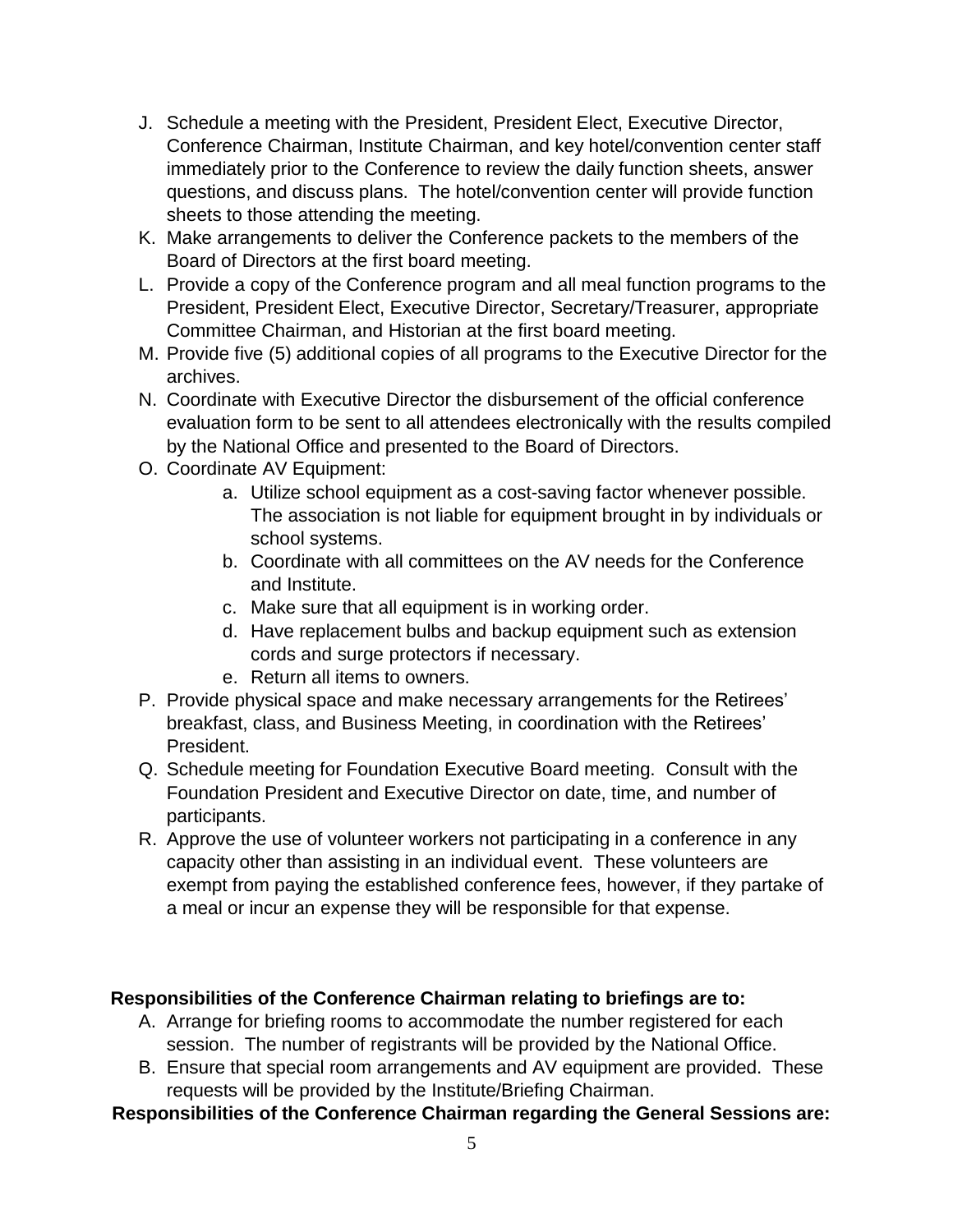- A. Piano
- B. Flag stands (and state flags pressed Proceedings Chairman in charge of this)
- C. Placement of nameplates provided by National Office for those individuals seated at the head table as designated by the President.
- D. Hanging of the NAEOP banner (provided by the National Office)
- E. Room setup theater style
- F. Minimum of two (2) standing microphones in audience
- G. Podium and microphone at head table
- H. Water and glasses on head table
- I. Water and glasses in the rear of the room.
- J. LCD projector and screen positioned for viewing by all members.
- K. Table at the entrance of the meeting room for Credentials Committee.
- L. Reserved chairs on the front rows for the Board of Directors and Past Presidents at the First General Session.
- M. Available and adequate space for tellers to count ballots

## **Responsibilities of the Conference Chairman relating to the Advisory Council meeting are to:**

- A. Arrange for the meeting room in coordination with the Advisory Council Chairman, President, and the Executive Director.
- B. Provide adequate space and tables for registration if needed.
- C. Ensure that the meeting room is set either theater or classroom style with a raised head table. Other setup configurations considered are to be approved by Executive Director.
- D. Provide a podium and microphone for the head table. Floor microphones will be placed at the front of the center aisle and half way down the center aisle. Additional microphones will be placed if needed.
- E. Provide LCD projector and screen.
- F. Ensure that the American flag is posted in the correct position in the room.
- G. Provide reserved seating for the delegates. A separate area, clearly marked, will be provided for the observers.
- H. Provide reserved seating in the room for the resource people, Board of Directors and the National Office Staff.

## **The Conference Chairman will be responsible for:**

- A. Reserved seating for scholarship winners if attending.
- B. Providing adequate tables for awards.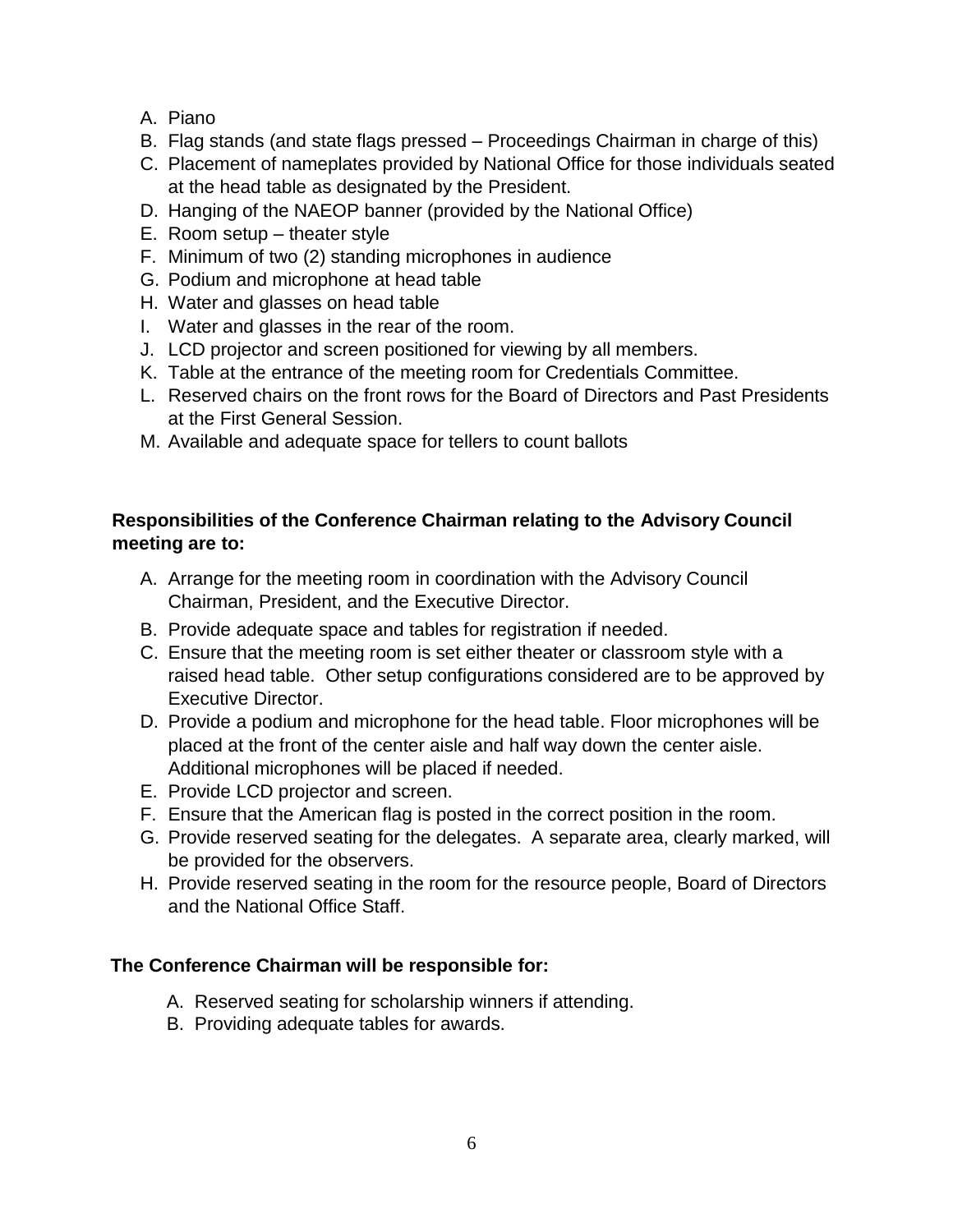# **Responsibilities of the Conference Chairman relating to the Awards Banquet are:**

- A. Arrange space for rehearsal prior to the banquet for PSP recipients. Chairs will be needed for recipients.
- B. Arrange for a raised head table, including a podium and microphone.
- C. Arrange for platform for presentation of certificates, including a standing podium, microphone and a skirted table.
- D. Arrange for a piano and microphone near the platform.
- E. Print the names of recipients receiving their PSP certificates in the program.
- F. Print the names of recipients of the Administrator of the Year and Office Professional of the Year in the program.
- G. Reserve seating for the NAEOP Past Presidents and special guests not seated at the head table with the approval of the President and Executive Director.
- H. Develop a theme and program design to go along with the President's theme, and also that reflects the conference theme. Give program information to Meal Functions Chairman.
- I. Choose two or three menu options with the assistance of the Meals Committee Coordinator.
- J. Choose an inspiration
- K. There shall be a no-host hospitality time preceding the banquet.

## **The Conference Chairman is responsible for:**

- A. Scheduling a block of time for the Installation banquet.
- B. Placement of head table nameplates as directed by President and Executive Director.

## **General Institute Information**

- A. The Annual Institute will be planned by the Institute Chairman in coordination with the Conference Chairman, President, Executive Director and the PSP Registrar.
- B. Morning and afternoon sessions will be scheduled.
- C. Lunch is normally provided for Institute attendees.
- D. Time at the beginning of each day of the Institute may be provided for programs planned by the President and President Elect at their discretion.

## **The Institute/Briefing Chairman will:**

- A. Develop a tentative budget and course offerings for the Institute in coordination with the Conference Chairman, President, Executive Director, and PSP Registrar.
- B. Review evaluations of the previous Institutes.
- C. Contact the President of NAREOP in planning workshop sessions for the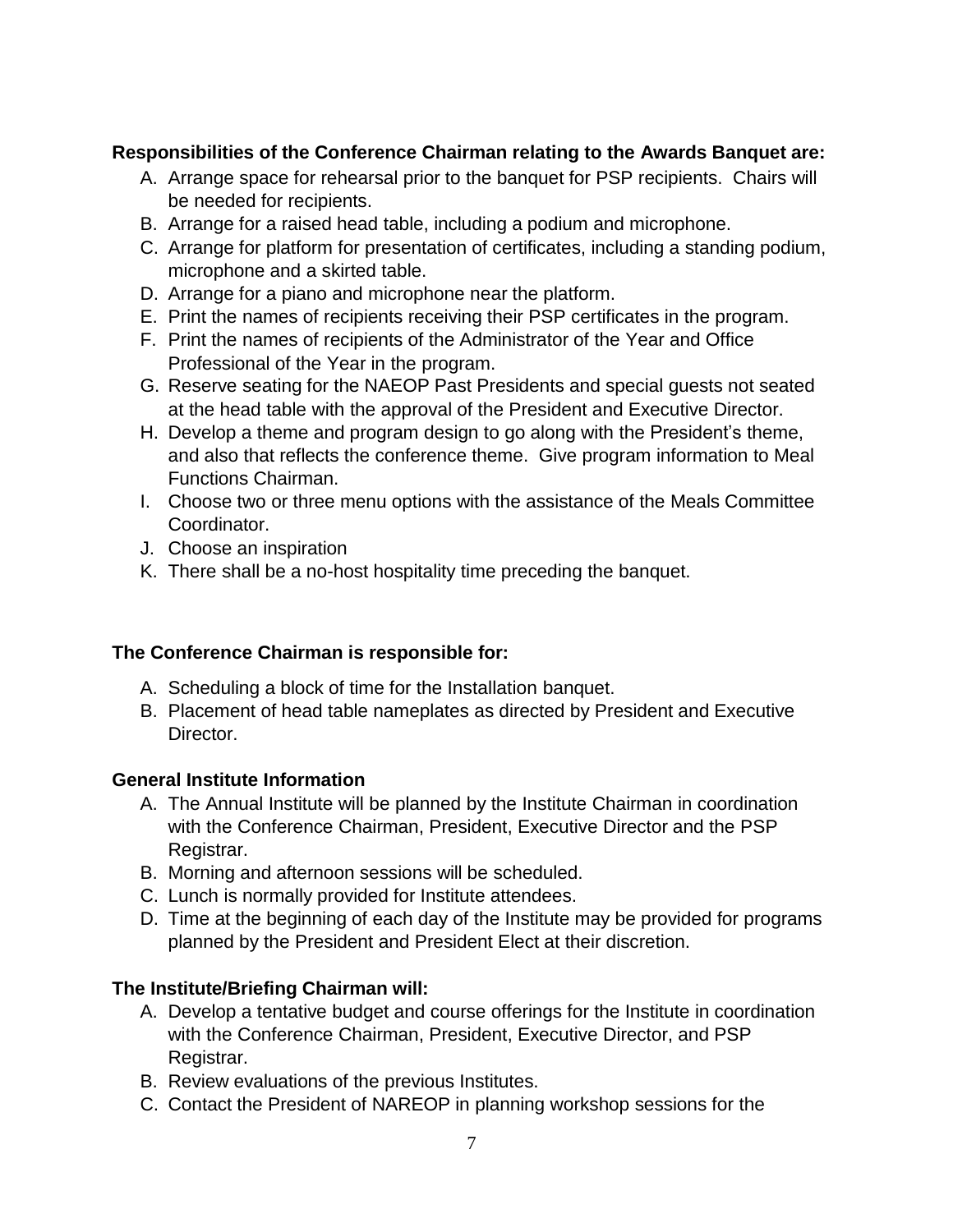retirees.

- D. Be responsible for the implementation of the overall Institute program to include:
	- a. Program selection, accreditation, course approval, and a course approval credit reporting system.
	- b. Securing instructors resumes for each instructor will be sent to the Executive Director.
	- c. Draft the final program for printing purposes.
	- d. Submit speaker information (a biographical sketch/resume) and program, titles etc. for the magazine.
- E. Confirm all arrangements with each instructor. The Executive Director will provide contracts to be signed by instructors and be returned to the Executive Director.
- F. Make alternate plans in the event an instructor cancels the planned presentation.
- G. Arrange for greeting Institute instructors and provide them with all information needed.
- H. Accompany instructors to the physical locations assigned for their presentations.
- I. Develop a plan for distributing certificates at the conclusion of each Institute class. A certificate template will be provided by the National Office.
- J. Submit all bills for payment to the National Office by August 15.
- K. Forward the names and addresses of each Institute instructor to the President, President Elect, Executive Director and the Conference Chairman for letters of appreciation.
- L. Maintain attendance at each session on the roster provided by the National Office. Rosters will be returned to the Executive Director or her designated staff person.
	- 1. Institute classes begin
	- 2. First Timer's Event
		- First Timer's Orientation Function: The Membership Chairman will plan, in conjunction with the President, Executive Director and Conference Chairman, an orientation function to recognize and inform first timers of what to expect and an insight into the different events for the conference. This function shall include food.
	- 3. Retirees' Board Meeting The Proceedings Chairman will work with the NAREOP President, Executive Director and the President of NAEOP to schedule the board meeting room and time. A podium and microphone must be available.
	- 4. Exhibits/Special Projects setup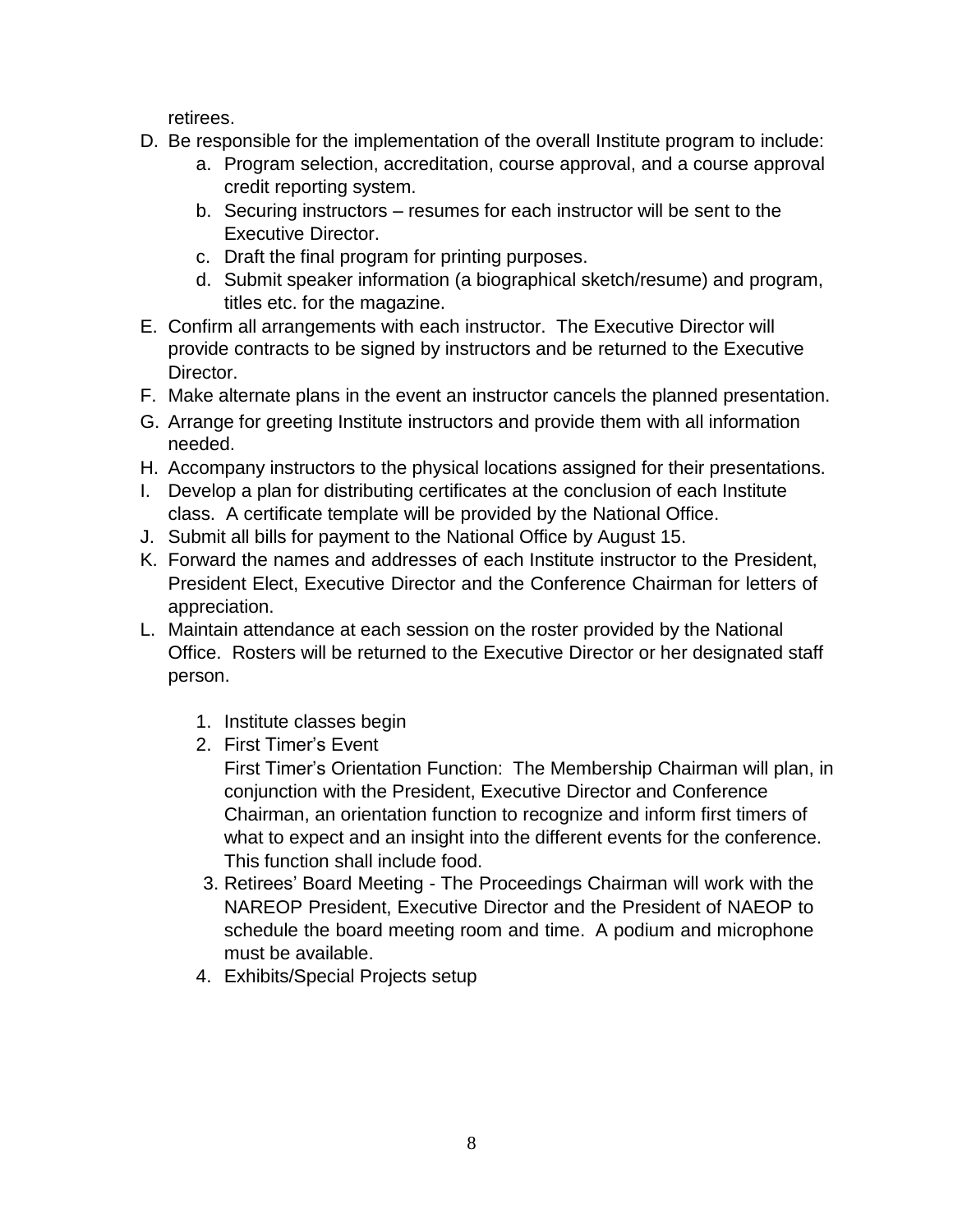# **Finances/Reports**

- A. All conferences will be self-supporting and budgeted accordingly with an anticipated revenue of \$5,000 minimum. In the event of a deficit, NAEOP will assume the responsibility for payment of outstanding bills.
- B. One year to eighteen months prior to the meeting, advance money in the amount of \$1000 may be provided to the hosting association upon request of the Conference Chairman by voucher to the Executive Director. Itemized receipts must be turned in to account for the advance money and any money left must be returned to NAEOP. Receipts must be for an approved expense or approved expenses outlined in the conference budget.
- C. A guest fee of \$25 for a non-NAEOP member is required.
- D. Guests attending a single event, such as the Awards or Installation Banquets, will be exempt from the conference guest fee.
- E. In compliance with the NAEOP reimbursement policy, all expenses for the President, President Elect, Parliamentarian, Executive Director, and the National Office staff will be included in the Conference budget and reimbursed from the Conference revenue.
- F. Financial reports and evaluations will be compiled by the National Office staff and submitted to the Board of Directors at the winter board meeting following the conclusion of the Conference. The Executive Director will provide to all future conference chairmen a copy of the compilation of the evaluations.

## **The NAEOP Executive Director will:**

- A. Sign all contracts
- B. Present proposed meeting dates and site following a site visit accompanied by the Conference Chairman to the Board of Directors for approval
- C. Meet with the Conference Chairman prior to the planning of the Conference and Institute to review this handbook.
- D. Keep the Board of Directors informed of all plans and progress for the Conference.
- E. Present the tentative budgets, program content, and timelines for the conference to the Board of Directors approximately 18 months prior to the Conference in the event the Conference Chairman is unable to attend.
- F. Present the final conference program content and budget to the Board of Directors for approval approximately one year prior to the Conference in the event the Conference Chairman is unable to attend.
- G. Provide proofing copy of information submitted for the winter issue of the magazine to hosting conference chairman in a timely manner.
- H. Include the following statement on the registration form: Reservations and payment for hotel accommodations and transportation to and from the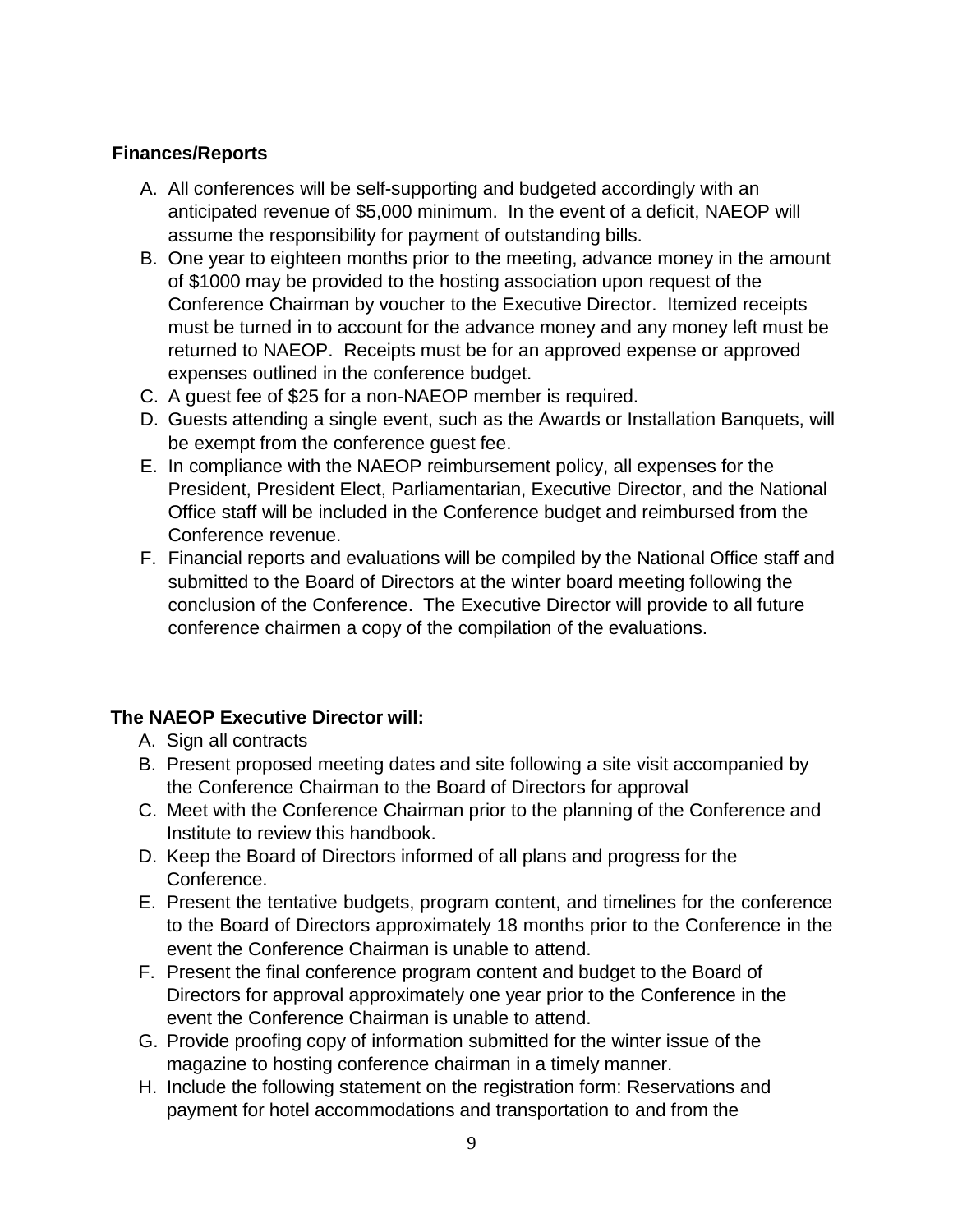Conference are the sole responsibility of the Registrant.

- Arrange for a professional photographer to take pictures throughout the Conference with the assistance of the Conference Chairman. Finalize approval and contract negations with the photographer. A meeting will be scheduled with the Executive Director, magazine editor, President, President Elect, events chairman and Foundation President prior to the start of the conference to confirm specifics on what pictures are to be taken at which events. The Executive Director will confirm with the photographer on the pictures needed.
- I. Oversee pre-registration at the National Office. On-site registration is handled by the National Office Staff also.
	- a. Acknowledge receipt of registration by email, fax or mail immediately upon receipt of registration forms and fees. Include special letters (provided by appropriate chairman) to first timers, PSP recipients, and retirees. Also include registration check list so the attendee can verify registration before the conference.
	- b. Maintain records of registrants by state, area and council.
	- c. Provide envelopes or folders for tickets, ticket templates and other items relating to the Conference to be distributed from the registration desk.
	- d. Provide nametags for each participant, including speakers, and special guests.
	- e. In concert with the President (for PSP/Awards) and President Elect (for installation), provide table assignment lists for Awards Banquet and Installation Banquet.
	- f. Provide certificates for all NAEOP Committee members which will be emailed to members after conference.
- J. Oversee the preparation of the Conference and Institute registrants list. Periodically provide the Conference Chairman and the Board of Directors with updated totals for each event.
- K. Provide the Professional Development and Institute Chairman with the number of registrants for each session as of the last office day for pre-registration. These Chairmen will then provide this information to each presenter.
- L. Prepare template for certificates and tickets for each general session, briefing sessions, and institute classes and forward to conference printing chairman for printing.
- M. Provide a list of requirements (copier, paper, computer, printer, thumb drives, etc.) to Conference Chairman for the on-site national office.
- N. Provide a final report of the conference to the Board of Directors at the winter board meeting.
- O. Provide a VIP list to the Conference Chairman to be shared with the hotel prior to receiving reservations.
- P. Provide all awards (certificates/plaques) and proclamations.
- Q. Provide tally sheet in an appropriate color for the Advisory Council/business meeting to record votes.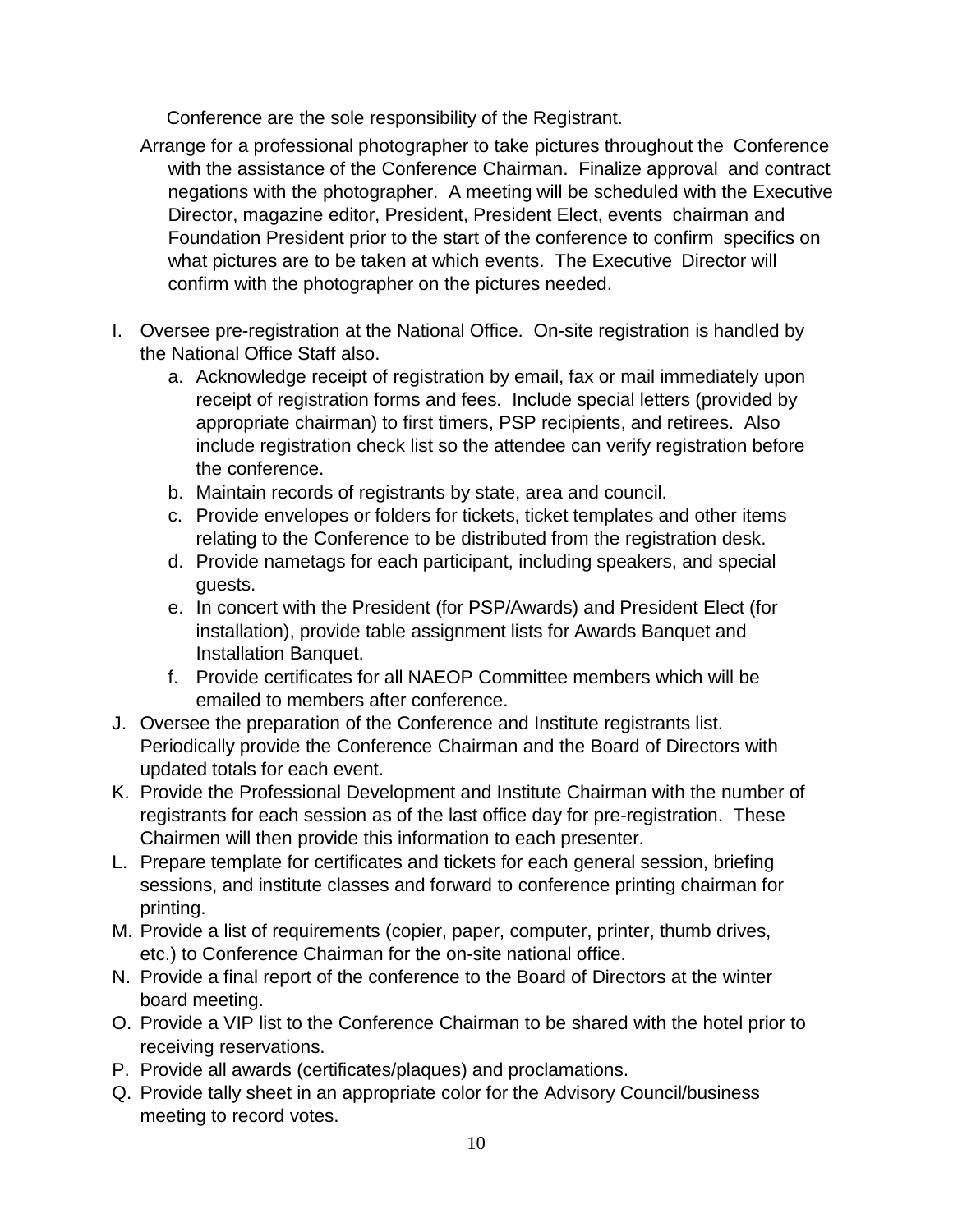- R. Schedule meeting room for Partners Reaching Out Governing Board, PSP Governing Board, and the NAEOP Foundation. Consult with the PRO and PSP Chairman and the NAEOP Foundation President on date, time and number of participants.
	- S. Make alternate plan for any outdoor activities
	- T. Provide an on-line survey following the conference electronically to all members in attendance. Provide results to the Board of Directors upon completion and compilation of the report.

## **The NAEOP President will:**

- A. Work in close contact with the Executive Director and the Conference Chairman.
- B. The President will appoint pages, tellers, monitors, timekeeper, minutes approval committee, credentials committee and others as needed to carry out the functions of all general sessions and the Foundation meeting.
- C. Work with the Executive Director and the Conference Chairman to make arrangements to attend one conference planning meeting within the 12 months prior to the conference. This is an expense paid trip and expenses must be accounted for in the conference budget.
- D. Preside at each conference session. Start promptly.
- E. Send letters of invitation to representatives from associations with which NAEOP is affiliated, allied, or endorsed by, and other educational institutions.
- F. Prepare the head table seating charts for all functions and provide a copy of seating charts to appropriate individuals. As early as possible, consult the President Elect regarding the Installation Banquet and the Foundation President for the Foundation Annual Meeting head table seating charts.
- G. Approve with the assistance of the Executive Director the reserved seating arrangements for guests, dignitaries, NAEOP Past Presidents, Jackie Evans Distinguished Award recipients, and Past Educational Office Professionals of the Year who are not seated at the head table.
- H. Coordinate details for Memorial Service/Celebration of Life.
- I. Work with Advisory Council Chairman to obtain members for Credentials **Committee**

### **The NAEOP President Elect will:**

- A. Work with the President on head table seating assignments for the Installation Banquet.
- B. Work with the Conference Installation Banquet Chairman on theme, decorations, and program.
- C. Determine the receiving line for the reception following the Installation Banquet.
- D. The following line up is provided as a guide:
	- a. Immediate Past President
	- b. President
	- c. President Elect
	- d. Vice President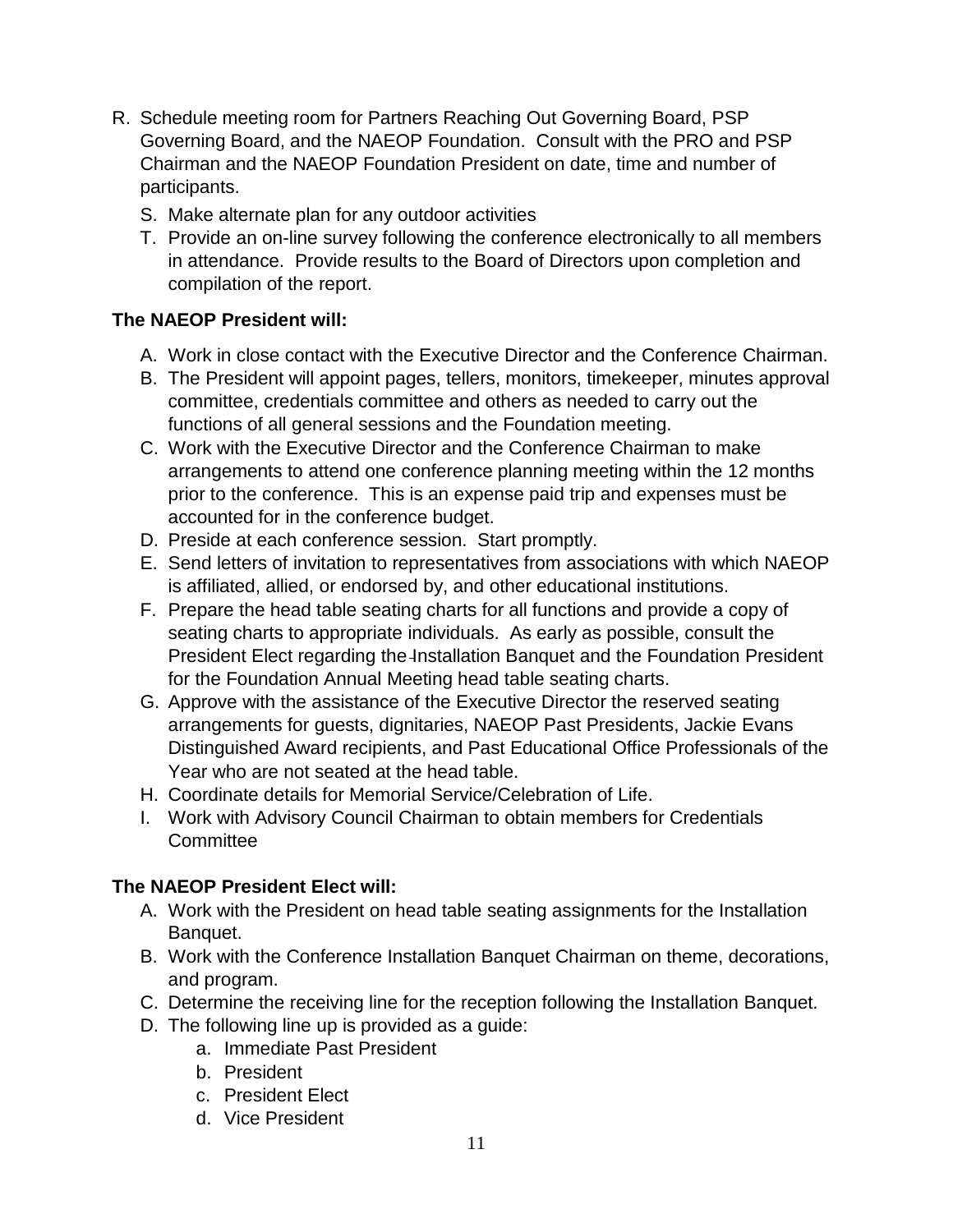- e. Secretary/Treasurer
- f. Area Directors
- g. Council Chairmen
- h. NAREOP President
- i. Foundation President
- j. Appointees
- k. Executive Director

## **The NAEOP Membership Chairman, with the assistance of the Credentials Committee will:**

- A. Be responsible for membership verification of participants entering the meeting room for the general sessions and the NAEOP Foundation meeting.
- B. The Credentials Chairman will establish a quorum for each general session. The Membership Chairman will receive this information from the credentials chairman then quote from the Bylaws, Article VII, Section 6 and give the number of members present.
- C. Be responsible for the distribution and collection of the ballots, voting cards, and presentation of certificates of attendance at the General Sessions.

## **The NAEOP Secretary will:**

Be responsible for the distribution and collection of the ballots and committee descriptions for the area meetings as well as submitting the election results to the National Office Staff for inclusion on the President's script.

### **The NAEOP Board of Directors will:**

Approve the dates, location, conference chairman, schedule, registration fees, and budgets for the Conference.

### **Responsibilities of the Professional Development Committee Chairman will be to:**

- A. Maintain attendance lists. Attendance for each session will be taken by a committee member on the rosters provided by the National Office.
- B. Submit lists to the PSP Registrar/National Office designated staff person at conference.
- C. Distribute certificates or attendance for each briefing.

## **General Sessions**

## **Informational Items Regarding General Sessions**

- A. The outline for the General Session will be prepared by the Executive Director under the direction of the President will include:
	- a. Invocation/Inspiration
	- b. Presentation of State Flags
	- c. Presentation of Colors/Patriotic Music
	- d. Greetings
	- e. Response to Greetings (President Elect)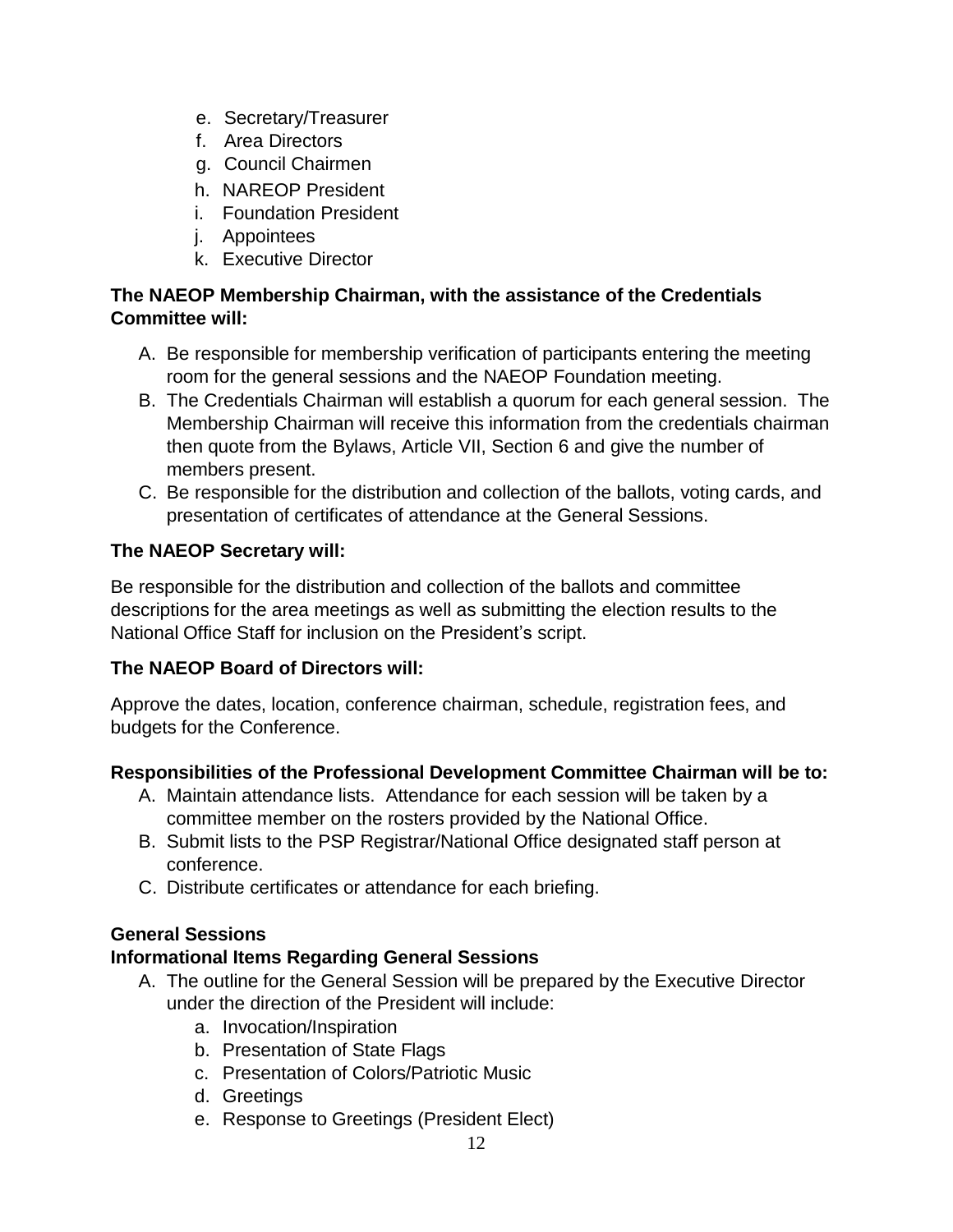- f. Introduction of Board of Directors
- g. Introduction of the National Office Staff
- h. Introduction of Past Presidents
- i. Roll Call of States (NAEOP Secretary)
- j. Keynote Speaker (not to exceed two for all sessions)
- k. Memorial Service/Celebration of Life
- l. Retiring of Flags
- B. The President will appoint pages, tellers, monitors, timekeeper, minutes approval committee, credentials committee, and others as needed to carry out the functions of all general sessions and the Foundation meeting.
- C. The Conference Chairman will confer with the President and Executive Director regarding individuals who will participant in the General Session such as:
	- a. Keynote Speakers
	- b. Color Guard
	- c. Dignitaries to bring greetings
	- d. Person to give invocation/inspiration

# **General Guidelines for Core Coordinators:**

- A. Communication and cooperation are key. Always keep the Conference Chairman and Executive Director informed. Refer all questions to them. The order is that all Event Chairman report to their respective Core Committee Coordinators who in turn report to the Conference Chairman and Executive Director.
- B. Before sending out any correspondence, please let the Conference Chairman review it.
- C. The Conference Chairman and Executive Director will be the **only** authorized personnel to communicate with the hotel staff.
- D. Keep the following in mind:
	- a. Deadlines should be strictly adhered to. It is important to have plans for the Conference and Institute run smoothly and to get information to members in a timely manner.
	- b. Each committee is equally important. If one does not carry through, the others are affected.
	- c. Stay well informed about the many different aspects of the event.
	- d. Pass on information to other committee members.
	- e. View this as an opportunity for growth and self-renewal. Here is an excellent chance to learn new skills that you can transfer to your job or other settings.
	- f. Keep a sense of humor and a positive attitude and you'll have a good time.
	- g. Committee Chairmen should submit written progress reports to the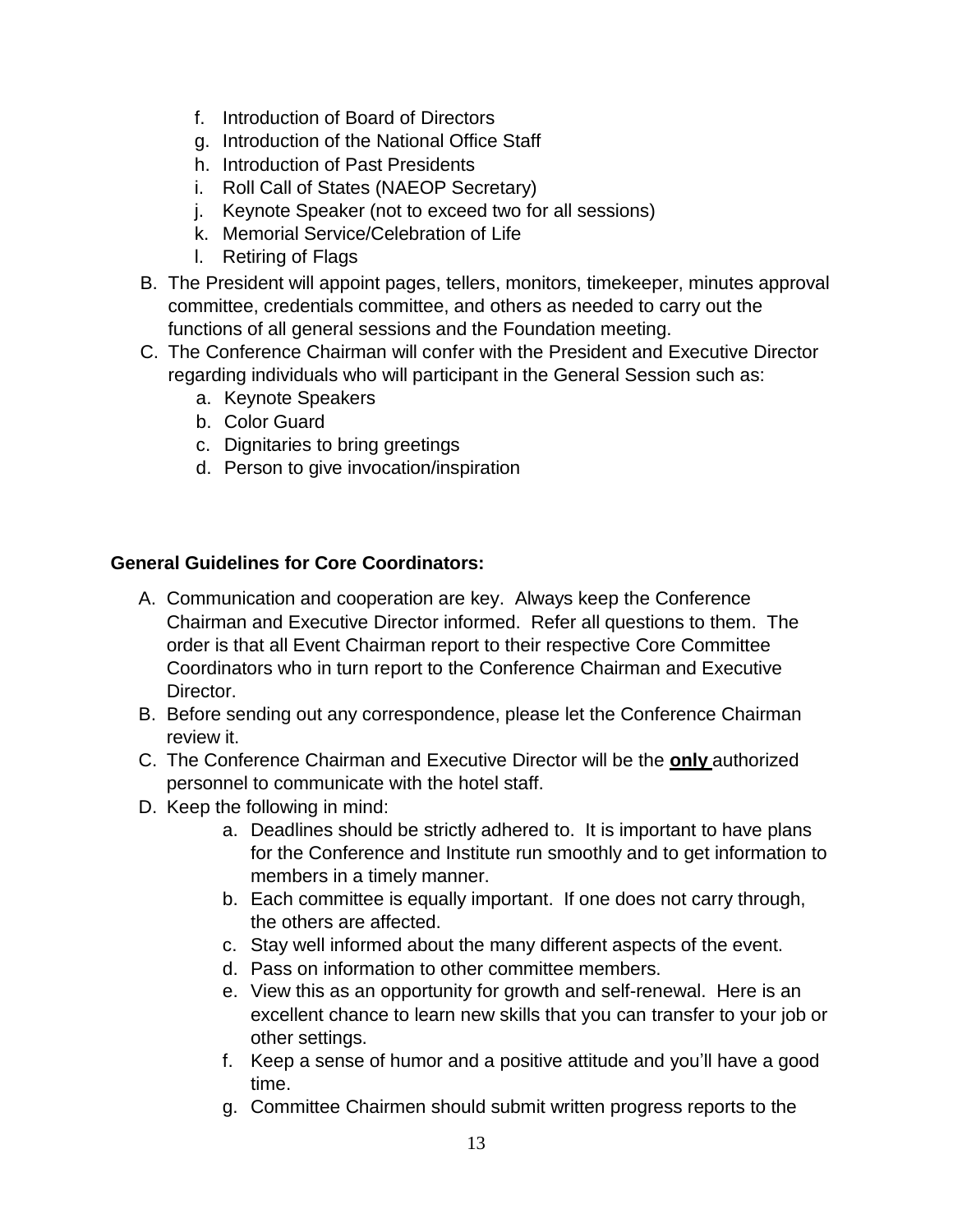Conference Chairman periodically and the reports should include:

- 1. Committee Name, chairman or contacts
- 2. Status
- 3. Problems
- 4. Recommendations
- E. Establish conference goals and objectives
- F. Create budget and schedule
- G. Create promotional plan
- H. Organize and distribute press release
- I. Publicity: Send as early as possible, an information article to the editor of the newsletters about the upcoming conference.
- J. Mail/email notice to all administrators to encourage attendance by their office professionals. Advertise in local newspapers, in school administrators'' publications and department of education newsletters if possible. Use social media (Facebook, Twitter, etc., with prior approval from the Executive Director, President and Conference Chairman).
- K. Give recognition to volunteers
- L. Celebrate accomplishments
- M. Prepare a job description: define responsibilities and expectations for each committee.
- N. Define level of authority be sure people understand what authority their committees have to represent or make commitments for the association.
- O. Build teams get acquainted.
- P. Establish reporting mechanisms
- Q. Encourage chairmen to follow up with inactive members
- R. Hold orientation for committee chairmen
- S. Set forth the duties of each committee very specially so all individuals clearly understand their own responsibilities as well as the duties of other members.
- T. Keep communication lines open at all times
- U. Promote professionalism by obtaining quality speakers, workshop presenters, and entertainment. Programs should be designed to provide opportunities for continued professional and personal growth and adult learning.
- V. The program should be consistent with the President and/or Conference themes. The program should be substantive and have a variety of subjects and methods of presentations, encourage personal involvement, start and end on time, have stimulating speakers, with comfortable and attractive physical facilities.
- W. Preparation is the key to being a good host, keep program short, and don't let anyone speak at a meal for longer than 10 minutes. Don't let your major entertainment last longer than 15 minutes.
- X. How we meet and greet our attendees will set the tone for the entire event. When you welcome attendees, make sure you combine warmth with efficiency.
- Y. Guide arriving attendees with visual information that is not only informative but also attractive. Make sure the same theme is carried out in our informative signs. Signs should be prominently displayed and easy to read.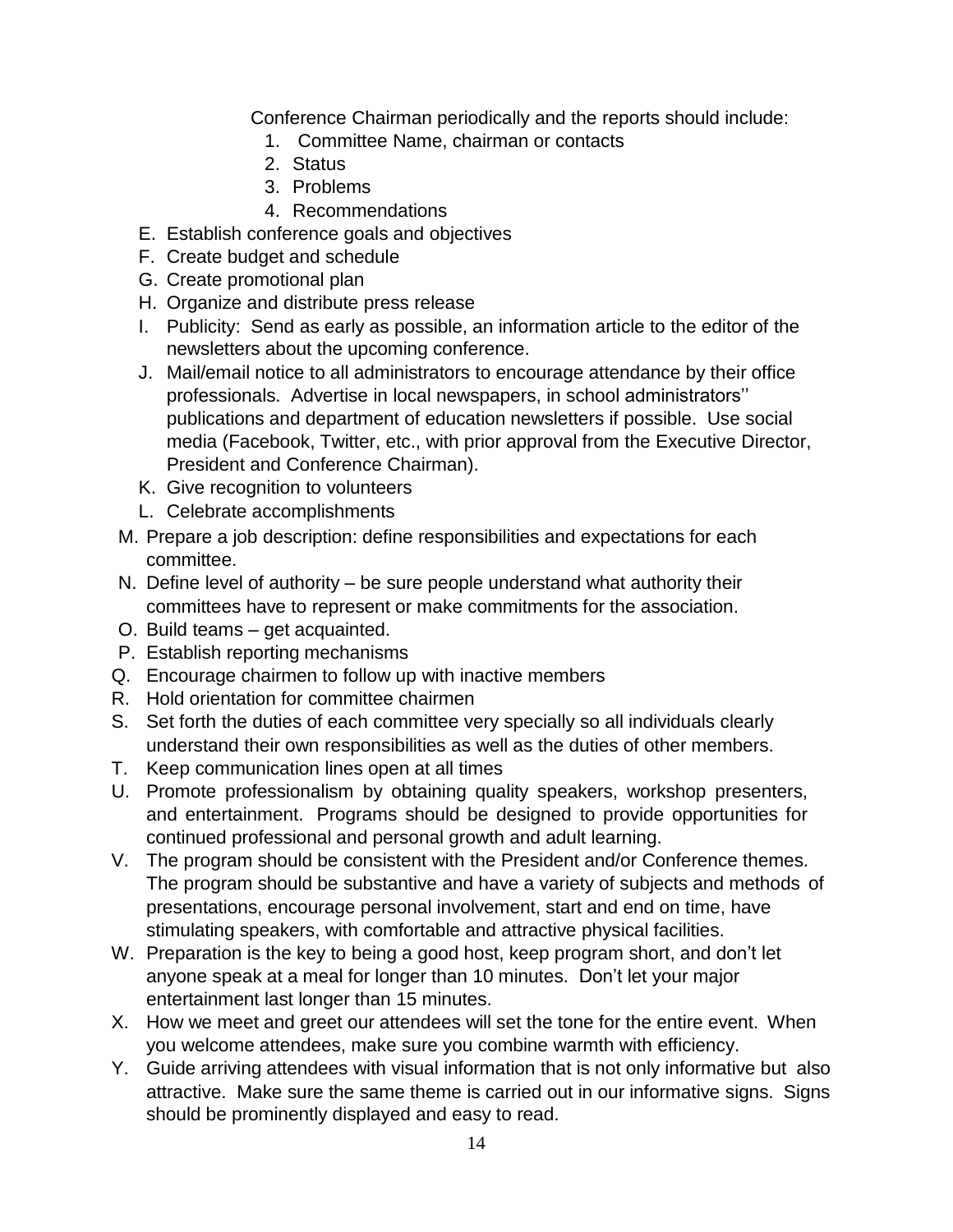- Z. Ensure that VIPs receive proper treatment. Special guests, speakers, entertainers, board members, etc., are important to our event and should be treated as though you really believe they are important to the success of the function. The trick is to discover how to treat VIPs special when you also want to consider that everyone attending is special.
- AA. Be prepared for any request. The only way to avoid being unprepared is to be ready for

anything. Always keep a car on hand during the meeting for emergencies. It is also wise

to explore the neighborhood and become familiar with the territory if you are away from

familiar surroundings.

- BB. See page 23 for information on how to invite speakers, presenters, and entertainers.
- CC.After the Conference:
	- 1. Check all meeting rooms to be sure nothing is left behind.
	- 2. Pack and remove all supplies brought in.
	- DD. Within a week after Conference:
		- 1. Return all rented and borrowed equipment and obtain receipts.
		- 2. Verify all charges down to the last item.
		- 3. Submit to the Conference Chairman all applicable conference receipts that have been budgeted.
		- 4. Within the new few days, write thank you notes to speakers and any others whom you wish to acknowledge.
		- 5.

## **Contributions**

- A. Any letters to prospective contributors (business or individuals) should be reviewed by the Conference Chairman and Executive Director. The Conference Chairman and the committee chairman should co-sign the letters requesting for donations.
- B. As soon as contributions are received, they should be forwarded to the National Office. A list of the name, address, and the amount contributed should be forwarded to the Conference Chairman as soon as donations are received.
- C. Thank you letters should be mailed to all contributors by the committee chairman and the Conference Chairman.
- D. All contributors should be listed in the printed program. The Conference Chairman should provide the printing committee with such a list prior to the deadline for the printing of the program.

## **Speakers, Presenters, Entertainers**

A. When choosing a speaker, workshop presenter, or entertainer, think big. Don't be hesitant to ask the busiest, most popular, prominent persons in the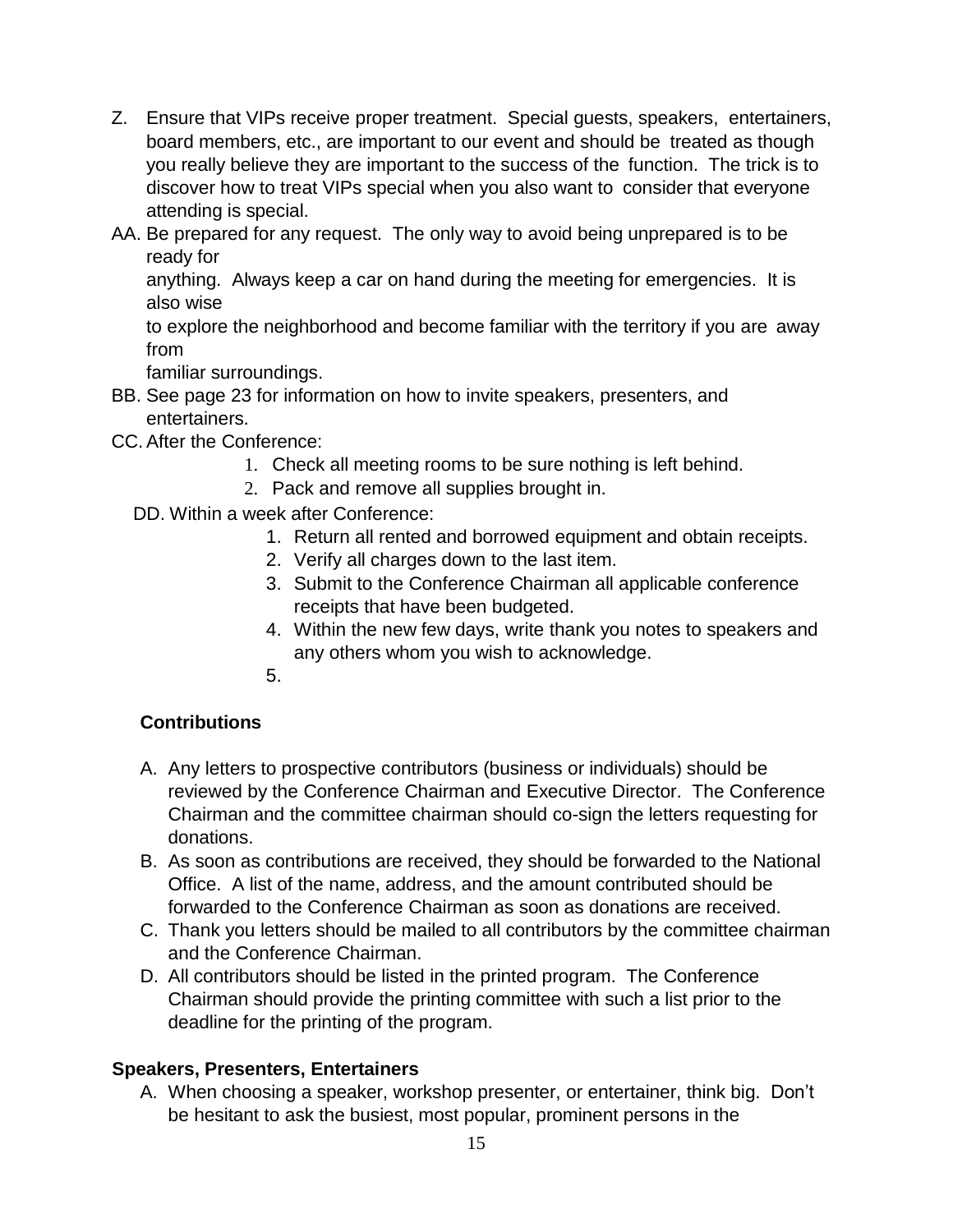community. The worst that can happened is that they might say no or charge such an enormous fee that the budget won't allow.

- B. When inviting a speaker, demonstrate your professionalism and that of the organization by following these procedures:
	- a. Send a polite and informative letter to everyone who agrees to speak or entertain at the function. List exactly the procedures and the logistics.
	- b. Describe the type of organization and the number of attendees expected.
	- c. Explain the theme of the Conference.
	- d. Explain the interests of the audience and what you would like the speaker to emphasize.
	- e. Mention the date, place, meeting room set-up, and length of time allotted.
	- f. When the speaker has accepted, confirm the details in writing immediately.
	- g. Request a list of equipment or needs.
	- h. AV equipment (microphone, projectors, screen) check the AV requirements, not once, but three times and have a professional in attendance during the program.
	- i. Check on whiteboards or flip charts
	- j. Request the name of their secretary and home number for emergencies.
	- k. Offer assistance in copying any handouts. Ask if they can provide an electronic copy of their handouts and permission for posting on website, app, etc.
	- l. Ask for the speaker's resume as well as a photo (for the magazine and/or program).
	- m. If the speaker is coming from out of town, clarify their needs and costs for transportation and hotel accommodations.
	- n. Assign someone to meet the speaker at the airport or hotel. Introduce the speaker to the President and the Conference Chairman.
	- o. The person introducing the speaker should be brief, pronounce speaker's name correctly, and use their correct title. Give relevant accomplishments that make it evident why the person was chosen. Do not make the speech for the guest. Persons not known to the assembly are introduced. Persons known to the assembly are presented. Use imagination in the introduction – avoid – "without further ado", or "I give you," or "our speaker needs no introduction."
	- p. After the speaker has finished, a few words of appreciation should be extended.
	- q. Send note of thanks and appreciation after the meeting. Include summaries of evaluations from their presentation, if applicable.
	- r. Have a backup speaker in mind, in case the scheduled speaker has a lastminute emergency.

## **Photography**

A. The Executive Director and magazine editor will coordinate arrangements with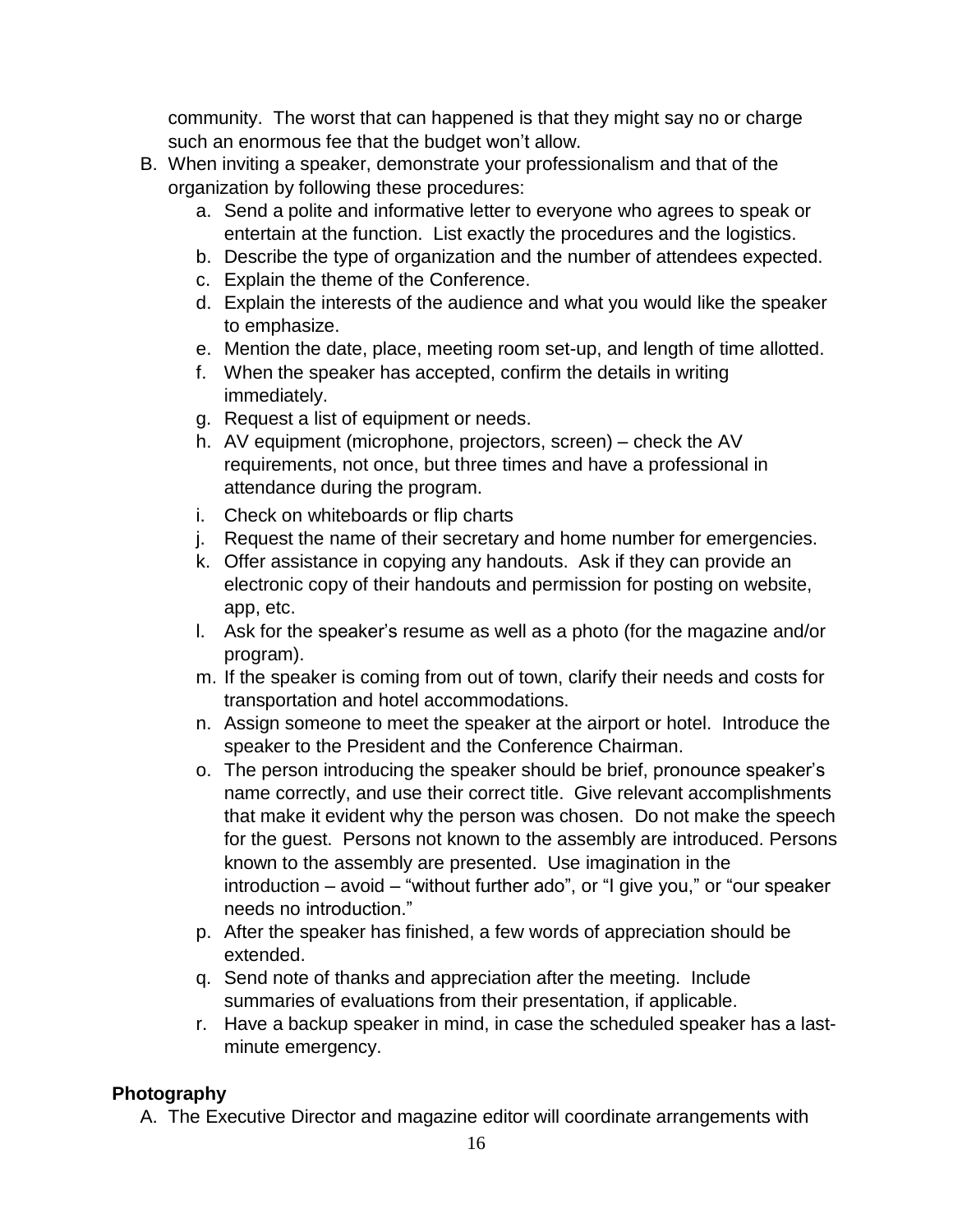the chairman of the Annual Conference and Institute, for pictures at all meetings. A list of requested pictures will be compiled and distributed before the conference is needed.

- B. The following persons will request particular pictures to be taken:
	- a. President
	- b. President Elect
	- c. Magazine Editor
	- d. Executive Director
	- e. Past Presidents
	- f. Foundation President
	- g. NAREOP President
- C. The photographer will take group and individual pictures of the board members prior to the beginning of the July board meetings.
- D. Type of pictures to be taken:
	- a. One or two pictures at the beginning of each morning
	- b. Pictures during the Institute Classes and other happenings during the week.
	- c. Group pictures: Luncheons, Installation Banquet, Advisory Council, Awards Banquet, various committee meetings, state pictures, etc.
	- d. State group pictures are to be scheduled with the photographer (before or after general sessions, end of the day, etc.).
	- e. Individual pictures: Pictures that the President, President Elect, Executive Director, magazine editor and others may want.
	- f. Appointments can be made with photographer.
- E. Expectations of the Photographer
	- a. Proofs or pictures for magazine at no charge.
	- b. Patience and diplomacy with all members.
	- c. Pictures to be displayed via internet site as quickly as possible for viewing.
	- d. Notify Executive Director of any special needs.
	- e. Have sufficient staff to handle photography for all special events (General Sessions, awards banquet, installation banquet, etc.)
	- f. Quick turnaround time of pictures. If possible, pictures taken on display via internet site the following day after event.
	- g. Have proofs available on a website within two (2) weeks after conference. Notify Executive Director when available.

# **Complimentary Tickets**

A. The following positions receive a complimentary ticket to each conference function (i.e., institute classes, briefings, meal functions, and/or other special events). These complimentary tickets MUST be included in the Conference and Institute budgets.

NAEOP President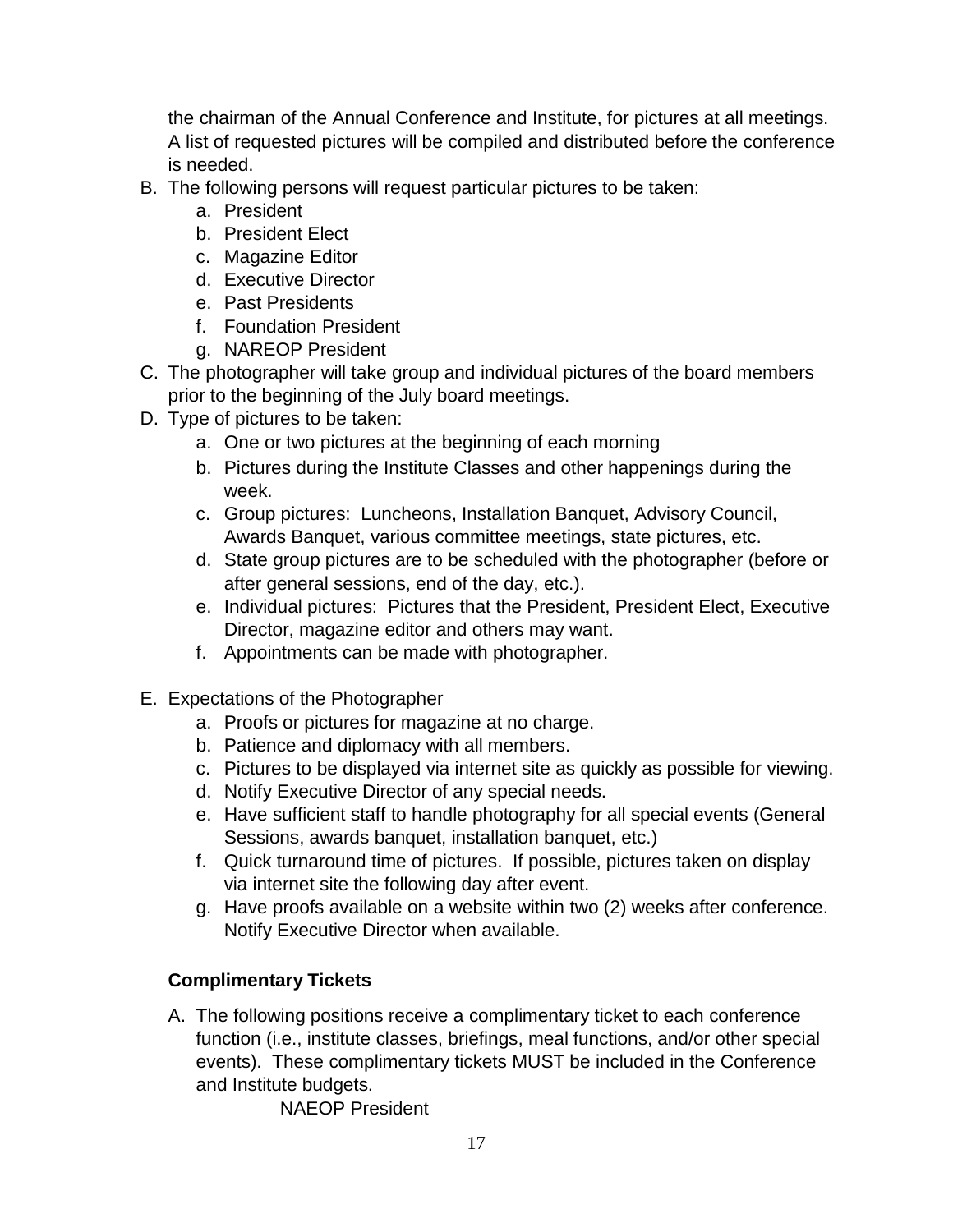NAEOP President Elect NAEOP Executive Director

B. In addition to those listed above, these attendees will receive one complimentary ticket to that function:

| Institute Luncheon:         | Institute Presenters; Institute Chairman/Co-<br>Chairmen                                                                                                                                                                |
|-----------------------------|-------------------------------------------------------------------------------------------------------------------------------------------------------------------------------------------------------------------------|
| <b>Awards Banquet:</b>      | Administrator of the Year recipient and<br>spouse/guest<br>Olive T. Ritchie Office Professional of the Year<br>recipient and spouse/guest<br><b>Banquet Speaker</b><br><b>NAEOP Office Staff/Executive Director</b>     |
| <b>Installation Banquet</b> | <b>NAEOP Office Staff/Executive Director</b><br>Parliamentarian<br>Speaker<br>Administrator of the Year recipient and<br>spouse/guest<br>Olive T. Ritchie Office Professional of the Year<br>recipient and spouse/guest |

- C. The Conference Chairman and/or Co-Chairmen will receive one complimentary ticket for each conference meal function (area event, council event, awards banquet and installation banquet). This would be included in the conference budget.
- D. The hosting association may, with the approval of the President and Executive Director, invite and provide for dignitaries, officials, and other special guests. Again, these MUST be included in the budget for each event.

### **Exhibitors**

- A. Space will be made available to outside exhibitors for a fee of \$200 for 2 days. Space will be made available to member exhibitors for a fee of \$150 for 2 days. Exhibitor space at the Conference will be limited each year depending on location and accommodations.
- B. Exhibitor Applications will be processed on a first-received, first-paid basis.
- C. Standard exhibitor space includes one 6' x 30" draped table with 2 chairs available upon request at no additional charge.
- D. The Exhibitor Application will indicate if the exhibitor needs to be located near an electrical outlet. Extension cords must be obtained through the hotel/convention center. Cost will be the responsibility of the exhibitor.
- E. The dates and times exhibits will be open will be determined on a yearly basis dependent on space availability and conference schedule.
- F. Exhibitors are encouraged to donate prizes for the drawings which will be held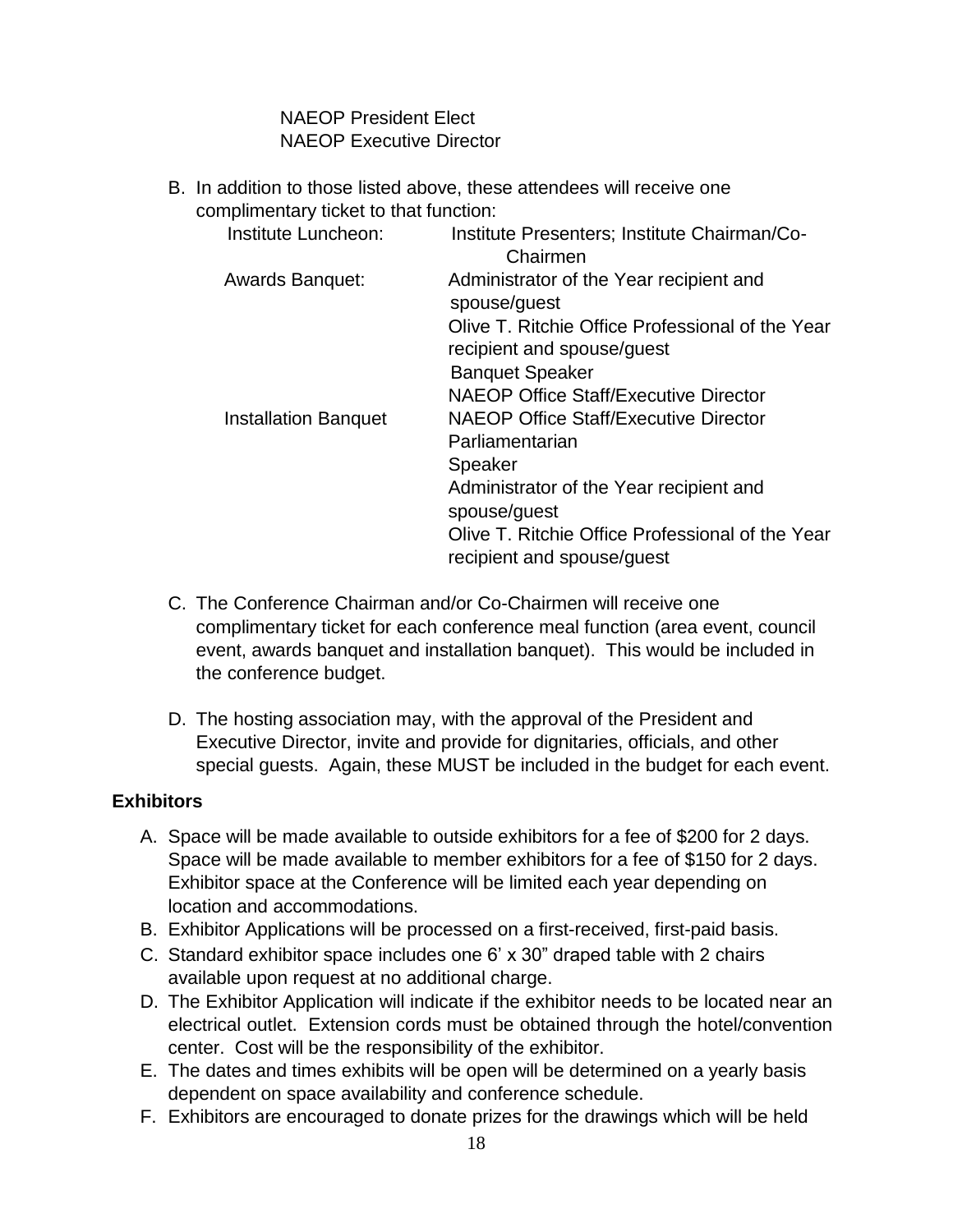during the Conference.

G. The Conference Chairman will provide exhibitors with an advance copy of the Conference program so they will be aware of meeting and meal function times.

## **Past Presidents**

A meal and meeting time will be scheduled for the Past Presidents. This will be planned in conjunction with the Chairman of the Past Presidents' Council and the Conference Chairman. A variety of options may be offered including a private, catered meal in the hotel or a meeting at a restaurant in the area at a time to be determined. Payment for this event is the responsibility of the individuals attending.

### **Retirees**

The location and time for a class, Board Meeting, and Annual Breakfast or Lunch Meeting, will be scheduled for the Retirees. This will be planned in conjunction with the President of NAREOP and the Conference Chairman.

## **Presidential Pins**

Up to 500 pins will be purchased at a cost not to exceed \$2.00 per pin. Each person attending the Installation Banquet will receive a pin. The cost of the number of pins used for this purpose will be reimbursed from conference expenses/Installation Banquet. The remainder of pins will be used for membership recruitment. The design of the pin is the responsibility of the President Elect.

### **Promotional Items**

Any items purchased, i.e., t-shirts, by hosting association for the purpose of promoting the Annual Conference will be paid for by the hosting association and any profits will belong to the hosting association. Any incentives, i.e., drawings, are the responsibility of the hosting association. Upon approval of an invitation by an affiliate to host conference/institute, the hosting association may sell only one promotional item, i.e., shirt. One year prior to the Conference the hosting association may sell promotional items as desired.

## **Registration Refunds**

- A. Cancellations received on or before the printed Deadline Date will entitle the registrant to a full refund less an administrative fee.
- B. Cancellations received after the deadline date and on or before June 15 will entitle the Registrant to a 50% refund.
- C. There will be no refunds for cancellations after June 15.
- D. Refunds for special circumstances, i.e., death, illness, etc., will be considered by the Executive Committee on a case-by-case basis.
- E. No refunds will be made for no-shows.
- F.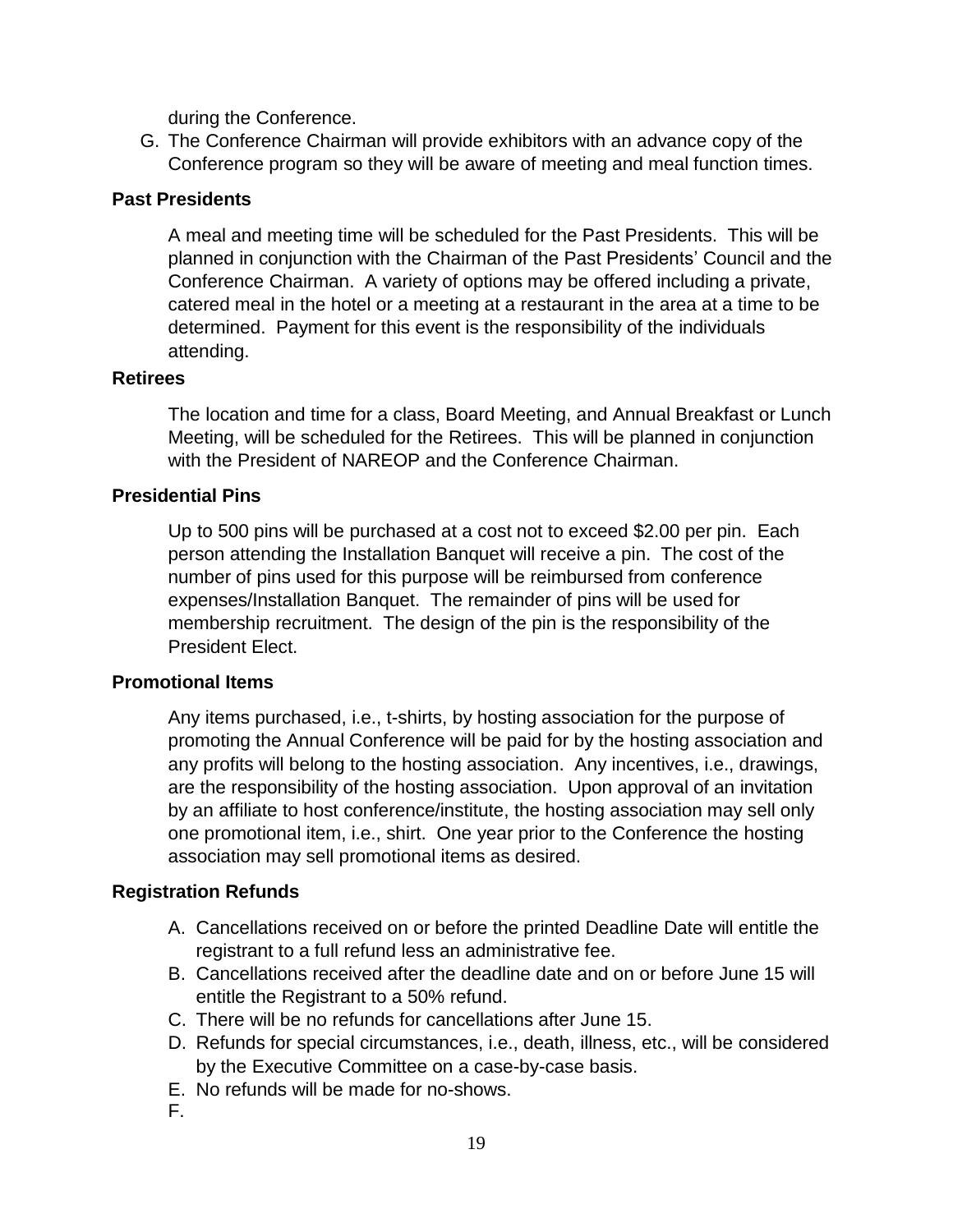## **Registration Packet**

- A. The official conference registration packet will be provided for all participants. The official program will be sent to the President and the Executive Director by the Conference Chairman for final approval. The Registration Committee will be responsible for the assembly of the packets, and for staffing the registration desk.
- B. The NAEOP Annual Meeting Official Program Registration Packet will be assembled by the registration chairman and committee with information from the National Office and will include, but not be limited to:
	- a. Annual Report
		- 1. Annual Meeting Agenda
		- 2. Business meeting rules
		- 3. Bylaws
		- 4. Financial statement
		- 5. Minutes of previous year
		- 6. President's Message
	- b. Foundation Meeting Info
		- 1. Business Meeting Agenda
		- 2. Bylaws
		- 3. Financial Statement
		- 4. List of Board of Trustees
		- 5. Minutes of previous year
		- 6. President's Message
	- c. Official Program
		- 1. Schedule of Events
		- 2. Location of functions
		- 3. Workshops/briefings/institutes available
		- 4. Hotel floor plan
		- 5. Instructions
		- 6. Other items as needed
	- d. Other
		- 1. Event tickets
		- 2. Name badges
		- 3. Conference pins (optional)
		- 4. Conference Bag (First Timers will receive a free conference bag, other registrants may purchase a bag on their conference registration form at pre-determined amount established by the National Office)

### **Table Reservations**

Table assignments for both the Awards and Installation Banquets are completed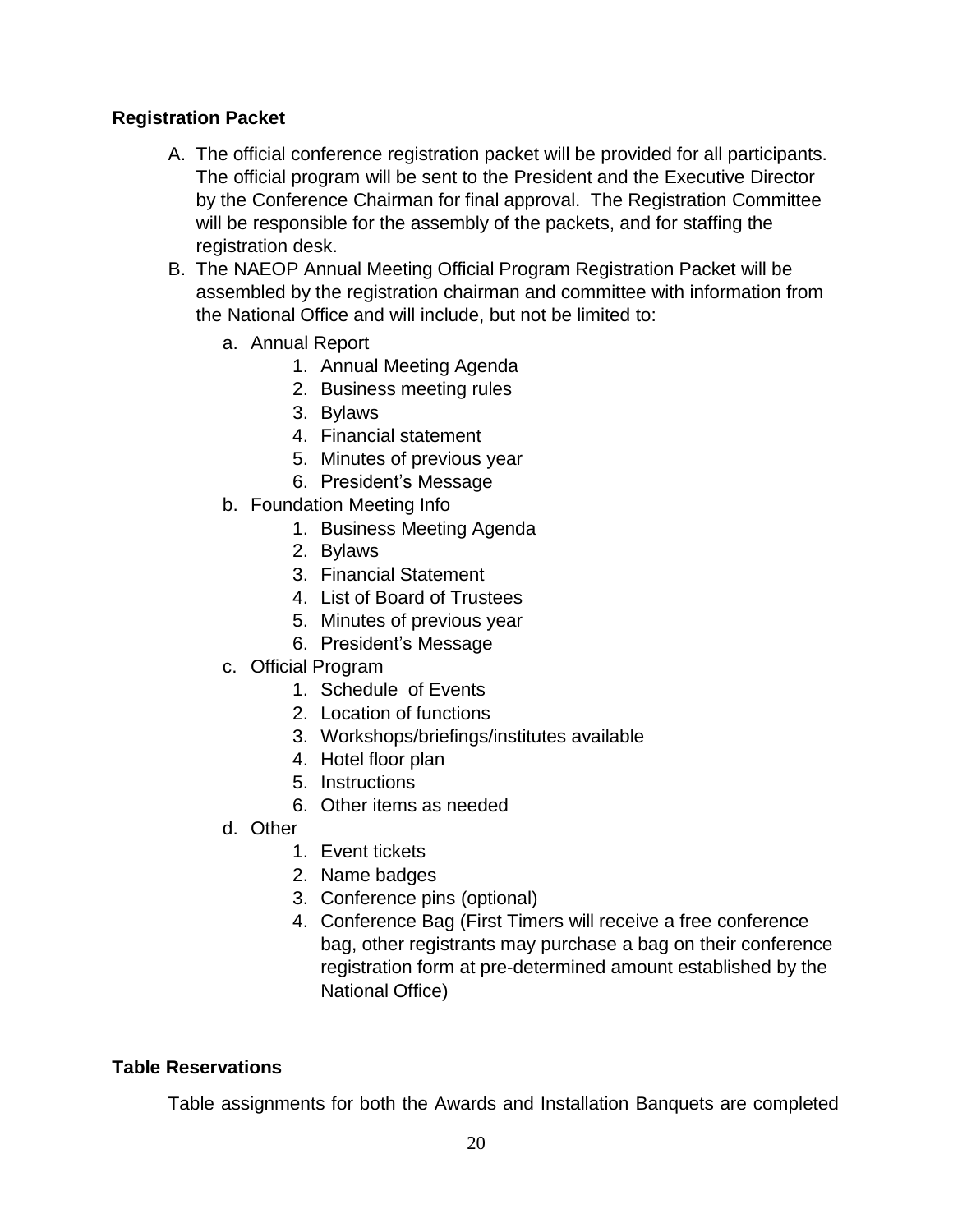by the National Office staff based on order of receipts of paid registrations to the conference.

## **Tours**

- A. A professional tour company will handle tours.
- B. Tours may be planned prior to the Institute, after the conclusion of the Conference, and after the sessions when no official activities are planned.
- C. All funds for tours will be made payable to the tour company.
- D. In the event a tour is cancelled it is the responsibility of the tour company to contact those that had previously registered to reschedule or refund.
- E. The tour company will work with the NAEOP Executive Director to set up a link from [www.naeop.org t](http://www.naeop.org/)o the tour company website when conference registration is online.
- F. A tour for the Retired Professionals will be planned. The President of the NAREOP will be consulted in planning this tour.
- G. A tour company should provide cold water on each tour if possible.
- H. Any special needs pertinent to a tour (such as bringing warm clothing, etc.) should be included in the registration information in the magazine or notice sent to each tour participant prior to the conference.

## **Annual Conference and Installation Banquet**

- A. There will be a no-host hospitality time preceding the banquet.
- B. The President Elect and installing officers will, in conjunction with the Conference Chairman, arrange this function.
- C. \$2.00 will be added to the price of each ticket to cover decoration expenses.
- D. \$2.00 will be added to the price of each ticket to cover President's pin.
- E. Official photographs of the incoming Board of Directors will be taken prior to the banquet.
- F. Tables will be reserved by the installation platform for special guests of the outgoing and incoming presidents, the incoming president's state association, family members of the Board of Directors being installed, Past Presidents, Honorary members, and past recipients of the Jackie Evans Distinguished Service Award.
- G. The program will include:
	- a. Presentation of the Jackie Evans Distinguished Service Award (if given).
	- b. Outgoing president's message.
	- c. Installation of Board of Directors.
	- d. Presentation of gavel and past president's pin.
	- e. Incoming president's message.
	- f. Presentation of gifts to incoming president by the local and state associations.
	- g. Proclamation (Public Relations Chairman responsible for this item)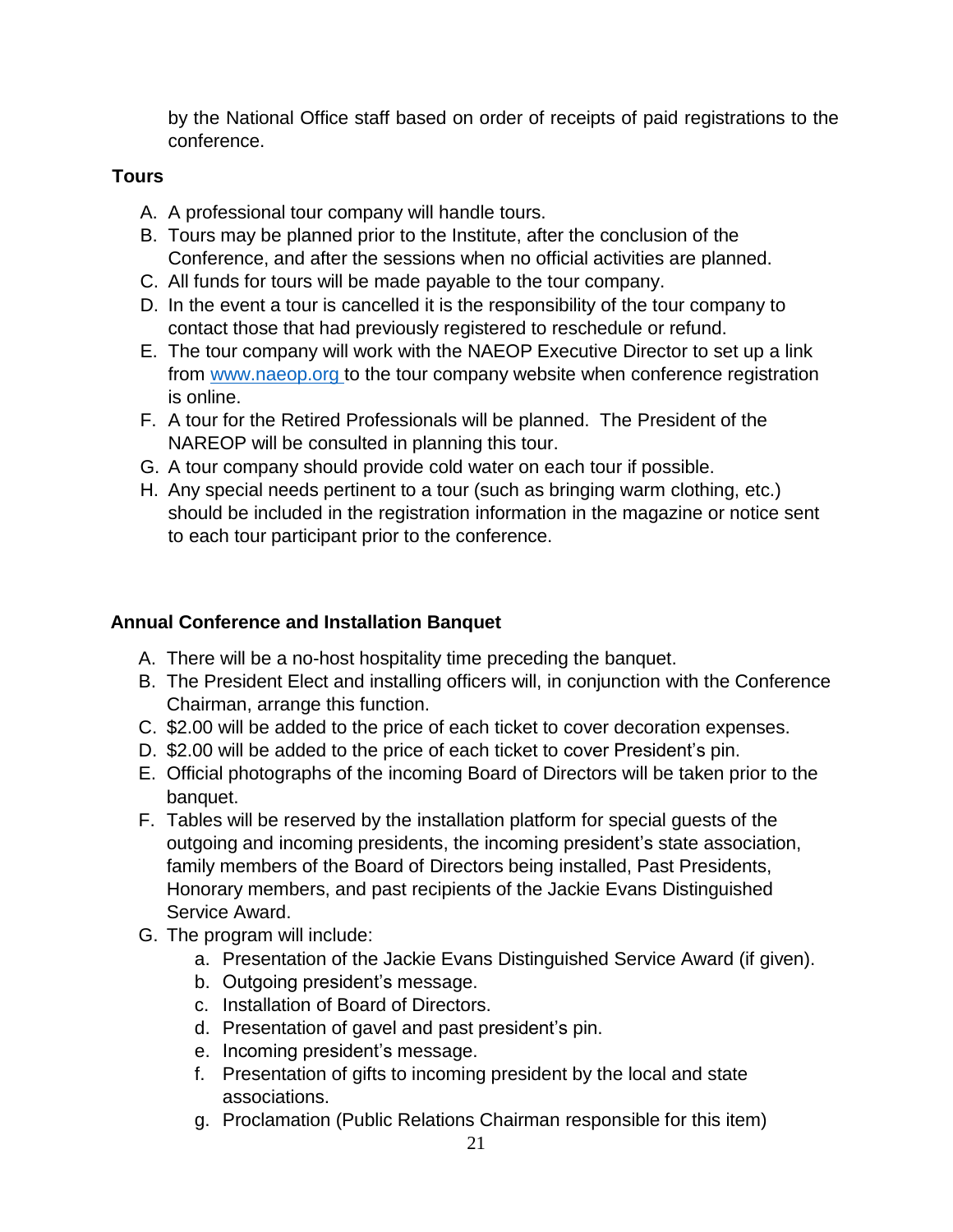- h. Closing of Conference by the President.
- i. Retiring of colors (if not done at the end of General Session #4).

## **Reception**

There will be a reception for the newly installed Board of Directors immediately following the banquet. Light refreshments may be served as a conference expense. Adequate space for the receiving line should be provided.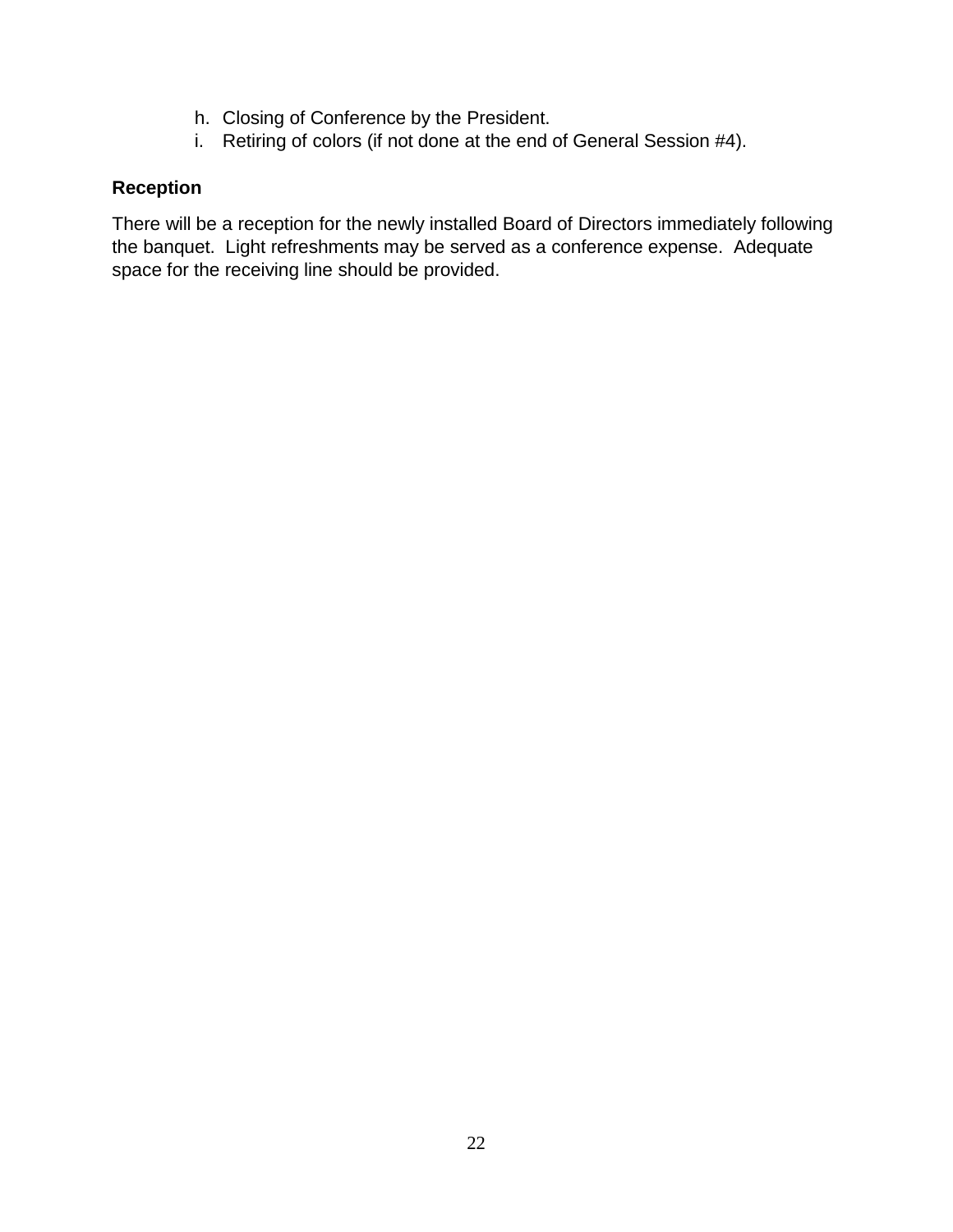## **Hosting Association Planning Committees**

This list is not intended to be all-inclusive. The size of the membership of the hosting association may necessitate deviation from this list (i.e., there may be a chairman for all breakfasts, etc.). When a state association is the hosting association, various responsibilities may be assigned to affiliates within the state. The responsibility for each committee will include each phase of the preparation for the program, which is not specifically assigned to a NAEOP Board member.

| Conference Chairman/Co-Chairman |                   |             |                 |                |                   |  |  |  |
|---------------------------------|-------------------|-------------|-----------------|----------------|-------------------|--|--|--|
| Conference Schedule & Budget    |                   |             |                 |                |                   |  |  |  |
| <b>AV Needs</b>                 |                   |             |                 |                |                   |  |  |  |
| <b>Assistance with Hotel</b>    |                   |             |                 |                |                   |  |  |  |
| <b>Tour Company</b>             |                   |             |                 |                |                   |  |  |  |
| Institute/Briefings             | <b>Meals</b>      | Print       | Proceedings     | Registration   | Social            |  |  |  |
| Chair/Co-Chairs                 | Coordinator       | Coordinator | Coordinator     | Coordinator    | Coordinator       |  |  |  |
| General                         | <b>Breakfasts</b> | Programs    | Advisory        | <b>Packets</b> | Airport           |  |  |  |
| Session                         | Chairman          |             | Council         |                | <b>Greeters</b>   |  |  |  |
| Keynote                         |                   | Other       | Chairman        | Conference     | $($ if            |  |  |  |
|                                 | Lunch             | items as    |                 | Pins (if       | applicable)       |  |  |  |
| <b>Briefings</b>                | Chairman          | needed      | General         | applicable)    |                   |  |  |  |
|                                 |                   |             | <b>Sessions</b> |                | Hotel             |  |  |  |
| Institute                       | Award             |             | Chairman        | Volunteers     | Greeters          |  |  |  |
| Presenters                      | <b>Banquet</b>    |             |                 |                | (if               |  |  |  |
|                                 | Chairman          |             | Flag            |                | applicable)       |  |  |  |
| Celebration of                  |                   |             | Ceremony        |                |                   |  |  |  |
| Life                            | Past              |             | Chairman        |                | Door              |  |  |  |
|                                 | Presidents        |             |                 |                | <b>Prizes</b>     |  |  |  |
|                                 | Meal              |             | <b>Retirees</b> |                | Chairman          |  |  |  |
|                                 | Chairman          |             | <b>Board</b>    |                |                   |  |  |  |
|                                 |                   |             | Meeting         |                | <b>Exhibitors</b> |  |  |  |
|                                 | Installation      |             |                 |                | Chairman          |  |  |  |
|                                 | <b>Banquet</b>    |             | <b>NAEOP</b>    |                |                   |  |  |  |
|                                 | Chairman          |             | <b>Board</b>    |                | First             |  |  |  |
|                                 |                   |             | Meeting         |                | <b>Timers</b>     |  |  |  |
|                                 |                   |             | (current)       |                | Chairman          |  |  |  |
|                                 |                   |             | <b>NAEOP</b>    |                | Hospitality       |  |  |  |
|                                 |                   |             | <b>Board</b>    |                | Chairman          |  |  |  |
|                                 |                   |             | Meeting         |                |                   |  |  |  |
|                                 |                   |             | (new)           |                | Morning           |  |  |  |
|                                 |                   |             |                 |                | Walk              |  |  |  |
|                                 |                   |             | <b>AV Needs</b> |                | Chairman          |  |  |  |
|                                 |                   |             |                 |                |                   |  |  |  |
|                                 |                   |             |                 |                |                   |  |  |  |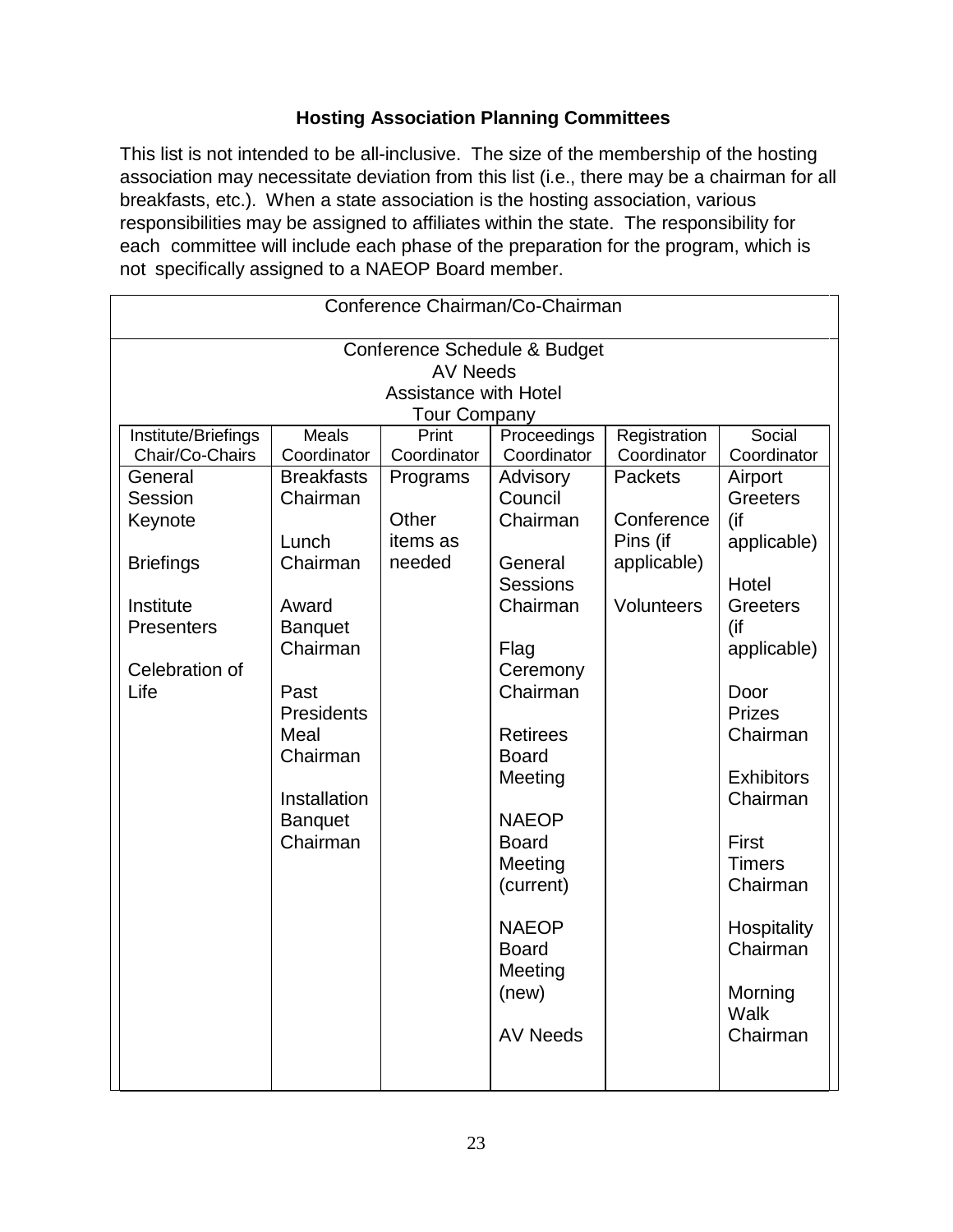## **Meals Function Coordinator**

## **Responsibilities of the Meal Functions Coordinator are to oversee all the meal functions**.

- a. Area meal work with the Area Directors
- b. Council meal work with the Council Chairmen
- c. Installation Banquet & Reception work with the President Elect
- d. Awards Banquet work with the PSP and Awards Chairmen
- e. Past Presidents' function work with Immediate Past President
- f. Retirees' Breakfast/Meeting work with the NAREOP President
- A. Coordinate with the committees in charge of each meal and the NAEOP Chairman. Determine the setup of each room and conference with the conference chairman and Executive Director regarding AV equipment needs.
- B. Food function tips:
	- a. Plan menus think about your guests when planning menus are they conservative or more adventurous about food? Make sure items served are not offensive to the guests.
	- b. Check with the Registration Chairman to keep an accurate account of attendees: refer to the seating chart provided by the President informing if there will be a head table at the meals; confirm with Executive Director number of meals.
	- c. See that the Printing Coordinator receives program information from each meal function committee.
	- d. The President will provide the seating chart for the head tables.
	- e. Coordinate with other meal functions to ensure there is no duplication of meals.
- C. Go to the event site well in advance to allow time for changes or corrections in setups. Check seating arrangements; count chairs and tables; check nameplates; check decorations; check table covers for rips, stains, etc.; check place setting.
- D. Make sure meal is served on time and with dispatch. Never let your guests be rushed to their seats only to sit and wait another 20 minutes before any food appears.
- E. Meet with the persons providing background music or entertainment. Make sure volume is sufficiently loud but not so loud conversation is impossible.
- F. It is the policy of the NAEOP Board of Directors to keep the number of reserved tables for all functions to a minimum. However, some reserved spaces are necessary and are outlined under each meal function.
- G. It shall be the responsibility of the chairman of each function to convey reserved tables requests to the Conference Chairman. The Conference Chairman, in turn, shall confer with the President and Executive Director. Reserved spaces other than those listed should be approved by the President and Executive Director.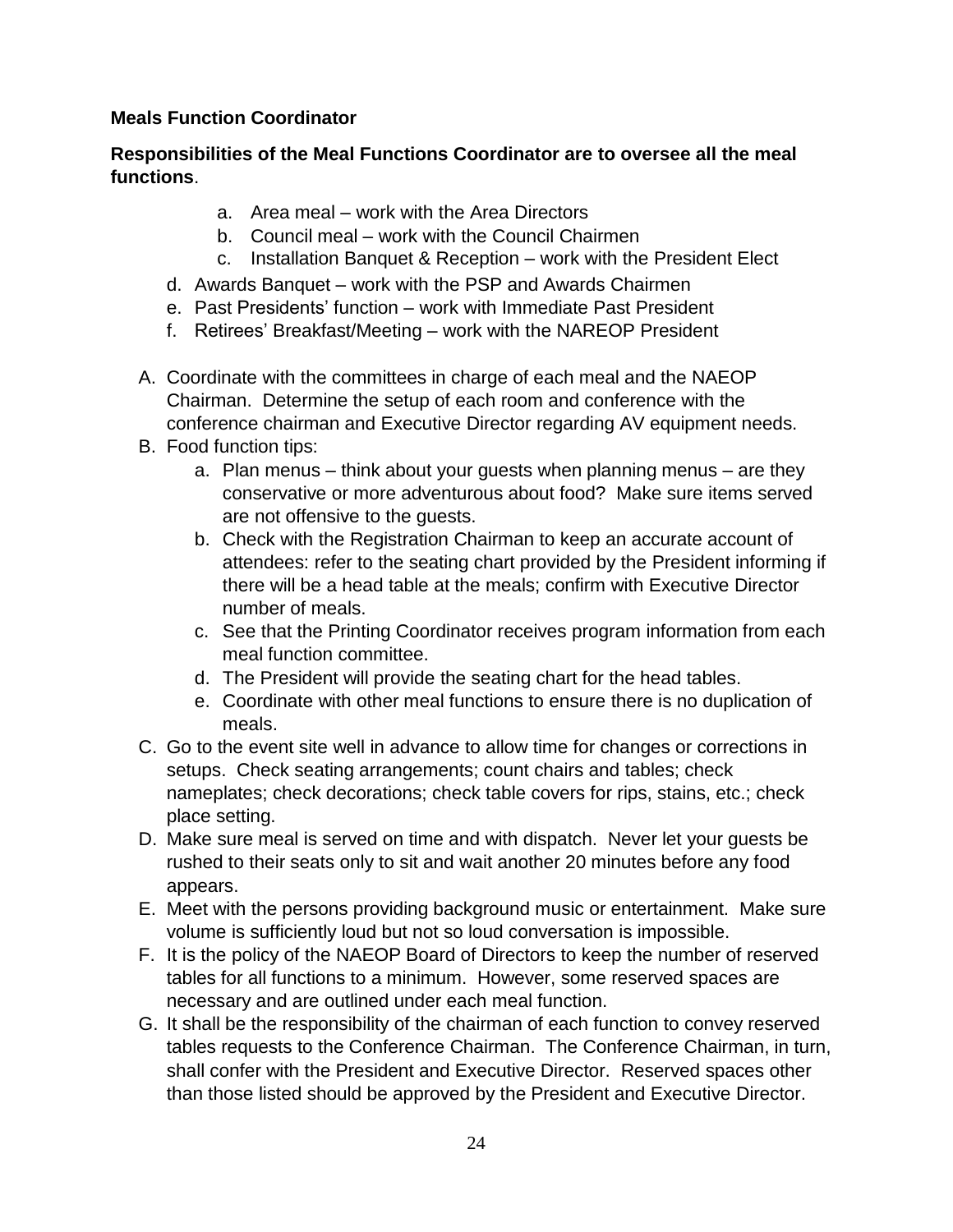## **Council Meal Function**

## **The NAEOP Council Chairman, in coordination with the Conference Chairman, will ensure physical space and necessary arrangements for all council meal functions.**

- A. Council Chairman will be responsible for their respective council meeting, the program, and presenters. Funds are not available for honorariums for council speakers, AV, etc. Speakers attending the meal will be responsible for their own ticket.
- B. Each Council Chairman who has planned for a speaker or mini workshop during the council luncheon is responsible for completing and submitting PSP Application for Approval of In-service Training Program, form VIII to the PSP Registrar no later than four weeks prior to the event.
- C. Each Council Chairman providing a speaker or mini workshop at the council luncheon meal function is responsible for generating an appropriate certificate for each participant that includes all information required as documentation for use on PSP forms IIIa and IIIb. No certificate is to be given if form VIII has not been submitted to and approved by the PSP Registrar.

# **Awards Banquet**

- I. The PSP Committee Chairman and the Awards Committee Chairman, in coordination with the President, Executive Director, and the Conference Chairman, are responsible for the planning of the program.
- J. The official conference photographer will take PSP photographs at rehearsal. During the PSP rehearsal, the PSP Chairman will work with the magazine editor to organize groups for pictures of the PSP Governing Board, PSP Committee, and specific recipient certification groups.
- K. The Awards Committee Chairman will ensure the program will include presentations of the Educational Administrator of the Year Award and the Olive T. Ritchie Educational Office Professional of the Year Award (which is presented last).
- L. Special recognition by the Awards Committee Chairman will be given to past recipients of both awards who are present.
- M. Olive T. Ritchie, Past President and founder of the awards program (or her representative) will present a medallion to the Educational Office Professional of the Year.
- N. Space should be reserved for nominating associations, family members of the award recipients, and past recipients of the Educational Office Professionals of the Year award.
- O. Other awards may be presented during this time with the prior approval of the President and Executive Director.
- P. An additional \$2.00-\$2.50 will be added to the price of each ticket to provide for the expense of decorations.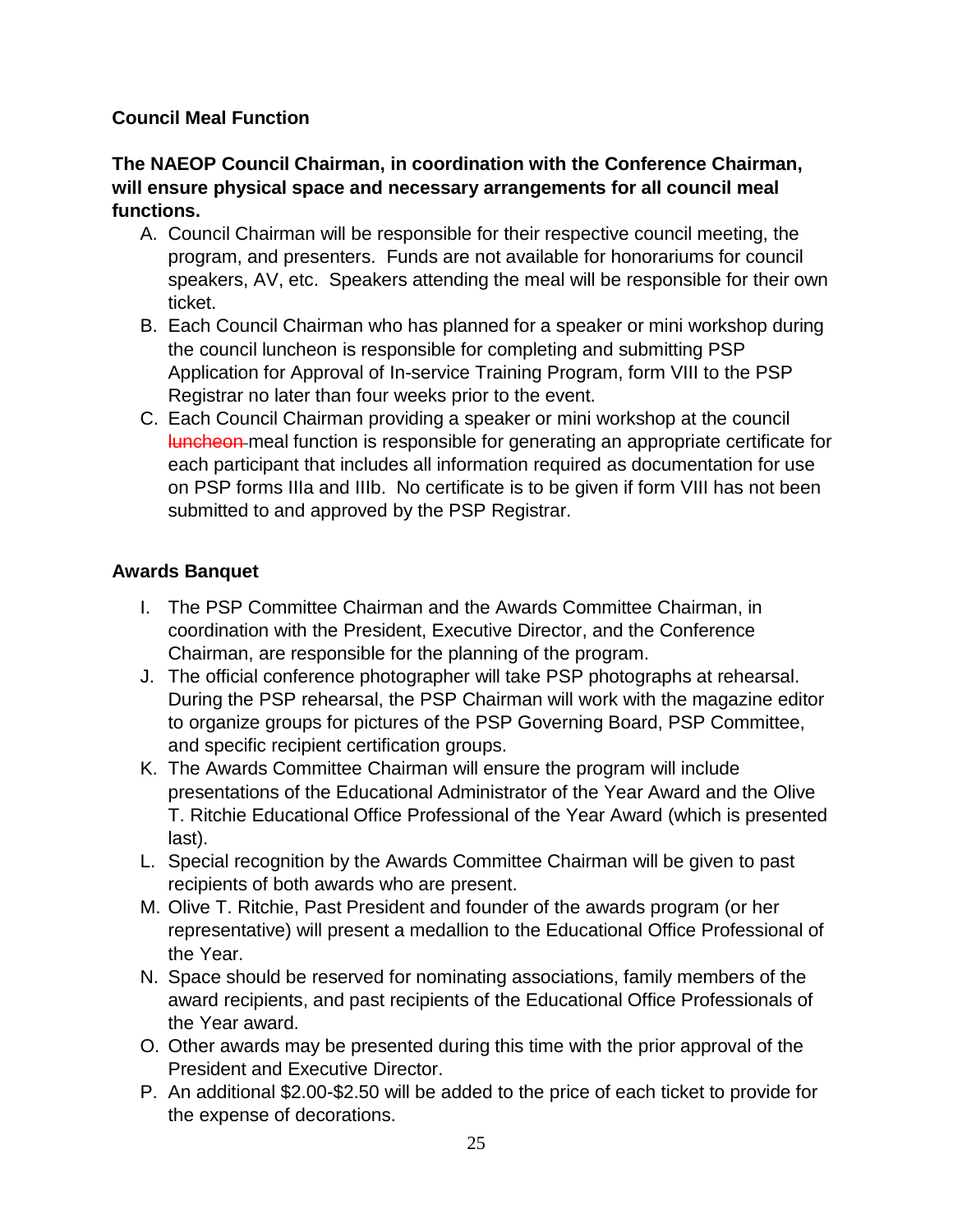# **Responsibilities of the Installation Banquet and Reception Committee Chairman will be to:**

- A. Choose two or three menu options.
- B. Choose an inspiration.
- C. Plan appropriate table decorations for the theme using the \$2.00 added to the price of each ticket to cover expenses. Work in conjunction with the President Elect and the installing officers.
- D. There will be a no-host hospitality time preceding the banquet.

## **Print Coordinator**

## **Responsibilities of the Print Coordinator**

- A. Assign an individual(s) to copy certificates from templates provided by the National Office.
- B. Assign an individual(s) to print tickets for all functions (institute sessions, box luncheons, briefings, banquets, etc.) per template provided by National Office. Recommendation is that the same color for meal functions not be used. Meal tickets may be printed with name badges by the National Office, check with Executive Director prior to printing

## **Printing**

## **Responsibilities of the Printing Committee are:**

- A. Coordinate with the Meal Functions Chairman and Executive Director a plan for placing reserved signs when needed.
- B. Signs for registration table, workshop rooms for Institute and briefings, hospitality room, membership, PSP, Foundation, retirees and exhibitors.
- C. Printing certificate of attendance and other items as needed. Check with Executive Director on other items needed. National Office may provide templates for items.

## **Proceedings Coordinator**

### **Responsibilities of the Proceedings Coordinator**

- A. Work with Advisory Council Chairman on needs for the Advisory Council event.
- B. Assign an individual(s) to be in charge of ironing the state flags and work with President for rehearsal for flag ceremony.
- C. Designate a person to assure the NAEOP banner(s) is in the correct location for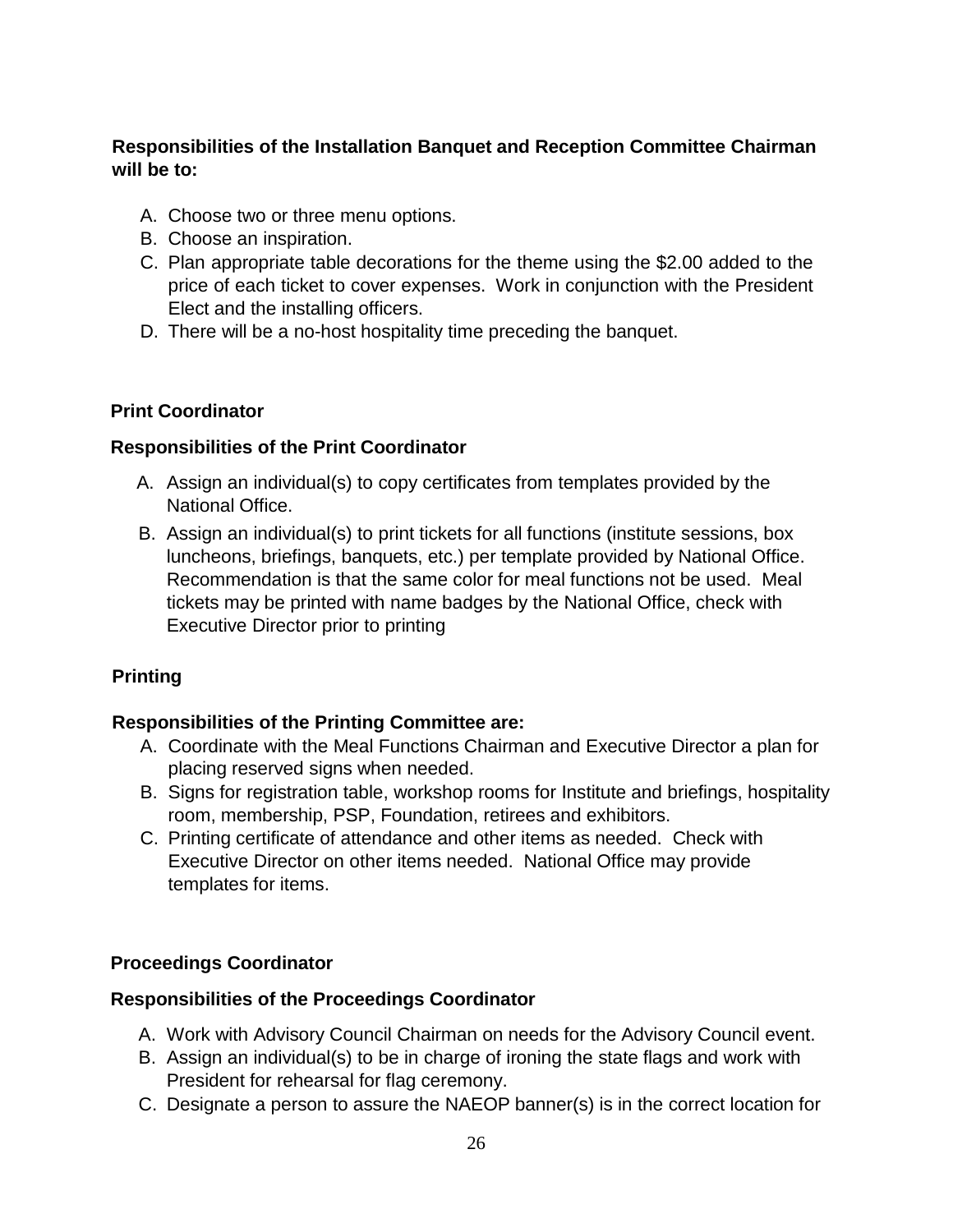all meetings during the Conference. The banner is available from the National Office and must be returned to the Executive Director at the conclusion of the Conference.

D. Be responsible for the nameplates (provided by the National Office or President) and reserved seating arrangements for individuals not seated at the head table. The President will approve the reserved seating arrangements. Chair covers may be used for officers and Past Presidents.

### **Registration Coordinator**

### **Responsibilities of the Registration Coordinator are:**

- A. With the assistance of the Conference Chairman and Executive Director purchase a Conference pin for each registrant at a cost not to exceed \$2.00 per pin. The cost of these pins is a budgeted item. Conference pins are optional.
- B. Purchase a Conference bag from the National Office for each first timer registered at a cost determined by National Office. The cost of these bags is a budgeted item. All other attendees will be instructed to bring their bag from the previous year, or purchase one from the National Office at the determined price.
- C. Adequately staff the registration desk at all times. A courteous, friendly atmosphere is most important at the registration tables. Have a printed list of instructions for workers.
- D. Develop registration lines by dividing alphabetically those who have preregistered and provide a separate line for those who have not pre-registered. Separate lines should also be maintained for tour and meal function ticket sales and other special events.
- E. If there is on-site registration, tables and chairs should be provided for attendees to use as they complete forms.
- F. The registration staff should know all there is to know about the Conference and be able to answer any questions that may arise and how to handle problems (especially anything regarding payment of fees). It is often helpful to have a "floater" staff member at the registration table who can deal with problems so that other guests are not delayed.
- G. Before attendees leave the registration area, review and verify the contents of the registration packet. Attendees should sign or initial the registration check list provided by the National Office to indicate their packet contained the correct items.
- H. Don't encourage attendees to linger at the registration desk. Provide all the information they need in their packets or have a table near the registration desk that contains brochures that may be of interest. That area should also be staffed with well-informed people who are genuinely interested in making the attendees feel welcome.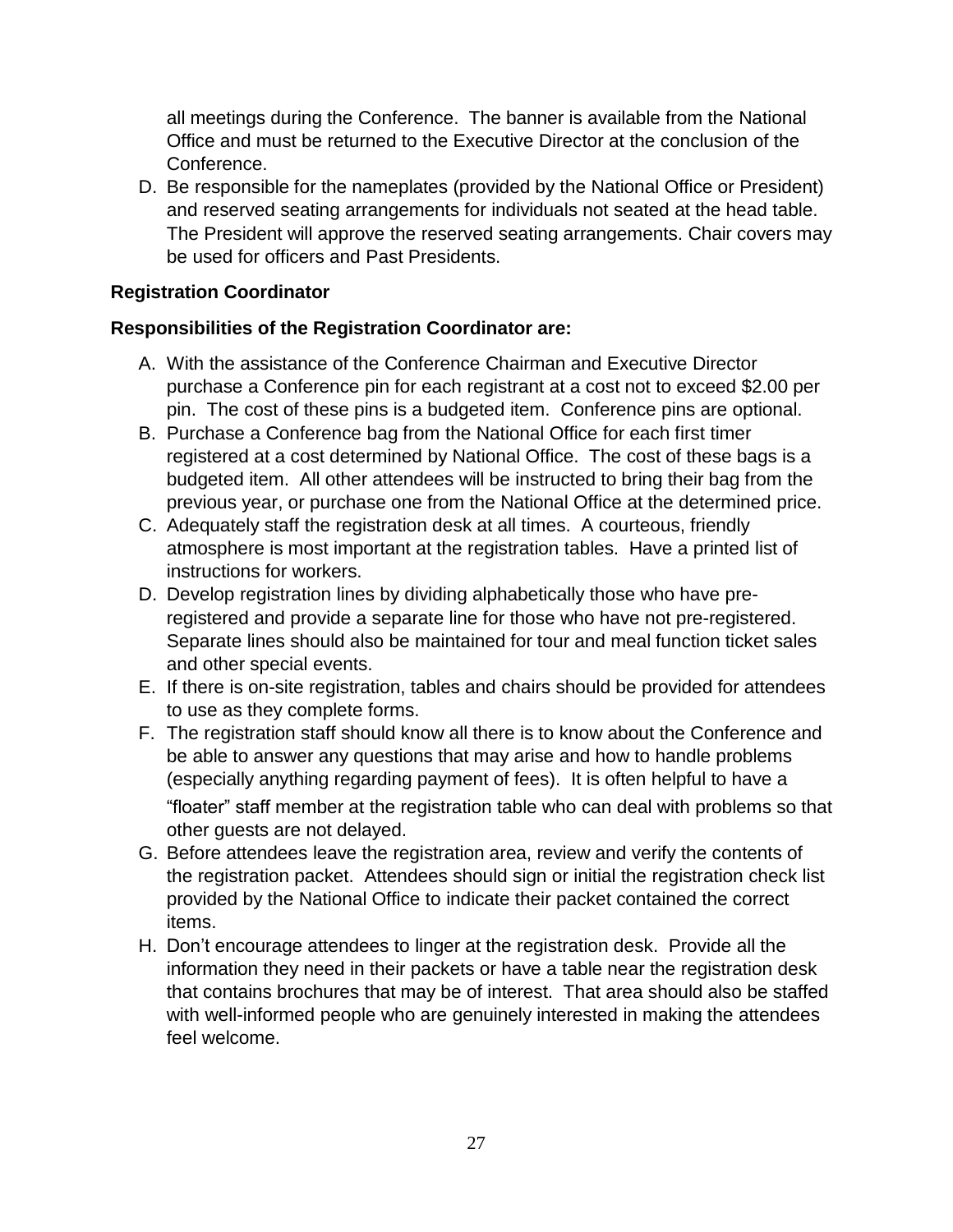## **Registration Committee Chairman Checklist:**

- A. Tables and chairs for registration
- B. Directional signs
- C. Message Board with easel
- D. Registration Packets
- E. Information on attractions
- F. Information on nearest drugstore, grocery, laundry, restaurants, cost of bus service to local sites, shuttles, church starting times, florist, etc.
- G. Committee Chairman list

## **Social Coordinator**

## **Responsibilities of the Social Coordinator are:**

- A. Assign an individual(s) to be in charge of hospitality
- B. Assign an individual(s) to be in charge of airport or hotel greeters (optional)
- C. Assign an individual(s) to be in charge of exhibitors
- D. Assign an individual(s) to be in charge of door prizes
- E. Assign an individual(s) to be in charge of the morning walk

### **Guest Activities (Optional)**

### **Responsibilities of the Guest Activity Committee are:**

- A. Plan a guest meal or activity.
- B. Be available to assist guests for the week and aid in arranging activities if needed.
- C. Provide local tourism brochures.

## **Hospitality**

### **Responsibilities of the Hospitality Committee are:**

- A. Assign one or more individuals to greet participants as they arrive and answer their questions, thus enabling those assigned to the registration tables to register without interruption.
- B. Adequately staff for the Hospitality Room.
- C. Arrange for snack foods and beverages.
- D. Arrange for door prizes by contacting firms, individuals, etc... Door prizes may be wrapped or unwrapped. The committee should work out an arrangement for the drawing of door prizes prior to the beginning of the Conference. Confer with the Conference Chairman and Executive Director before implementation.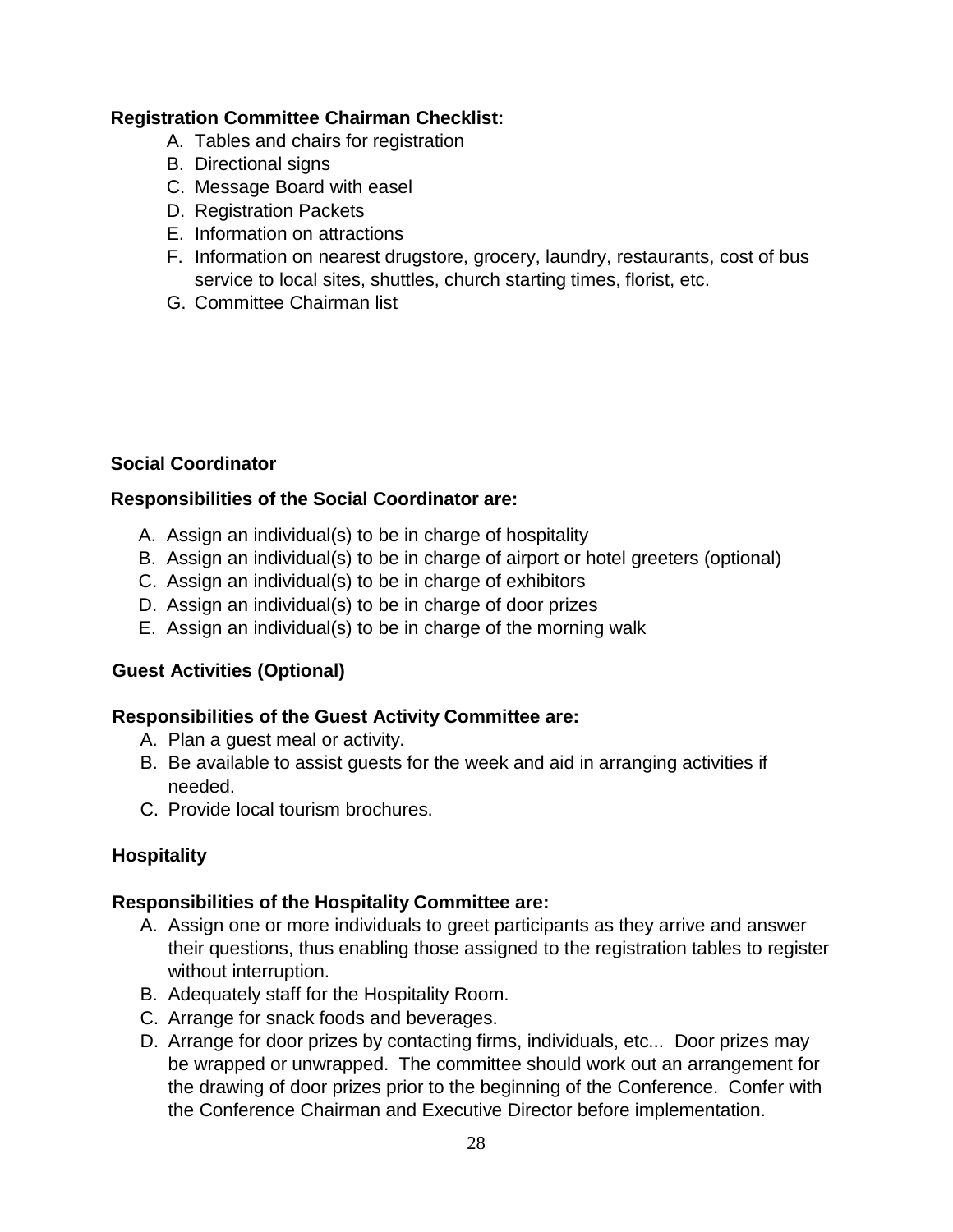- E. Arrange for small items donated from vendors and merchants for attendees to be picked up if they wish.
- F. Arrange for emergency supplies: band aids, safety pins, etc.
- G. An accurate list should be kept of names, addresses, and items donated. This list should be provided to the Conference Chairman. A thank you letter cosigned by the Hospitality Committee Chairman and the Conference Chairman should be written to each contributor.
- H. Be hospitable at all times. Keep the climate warm and caring: be visible at all times.
- I. Post schedule outside room and at registration area of times room will be open.

## **Morning Walk**

## **Responsibility of the Morning Walk Committee is:**

- A. Lead those who wish to exercise on a morning walk.
- B. Arrange area for walk and post information at the registration area on time and meeting place to begin walk.
- C. Be aware of emergency needs of walkers. Carry cell phone for emergencies and have contact info as needed.

## **SUGGESTED TIMELINE**

### **Eighteen Months**

• Present tentative budgets, program content and timelines for the Annual Conference and Institute to be included in agenda information for Board of Directors for the Winter Board Meeting.

## **Twelve Months**

- Present final budgets, program content and timelines for the Annual Conference and Institute to Board of Directors at Board Meetings.
- Present final invitation to the general membership at the Conference.
- Distribute promotional materials at the Conference.
- Host fund-raising table at the Conference (if applicable)
- Design hostess identification (if desired)
- Design Conference pin (optional)

## **Eleven Months**

Submit promotional article to the magazine editor for the fall issue of the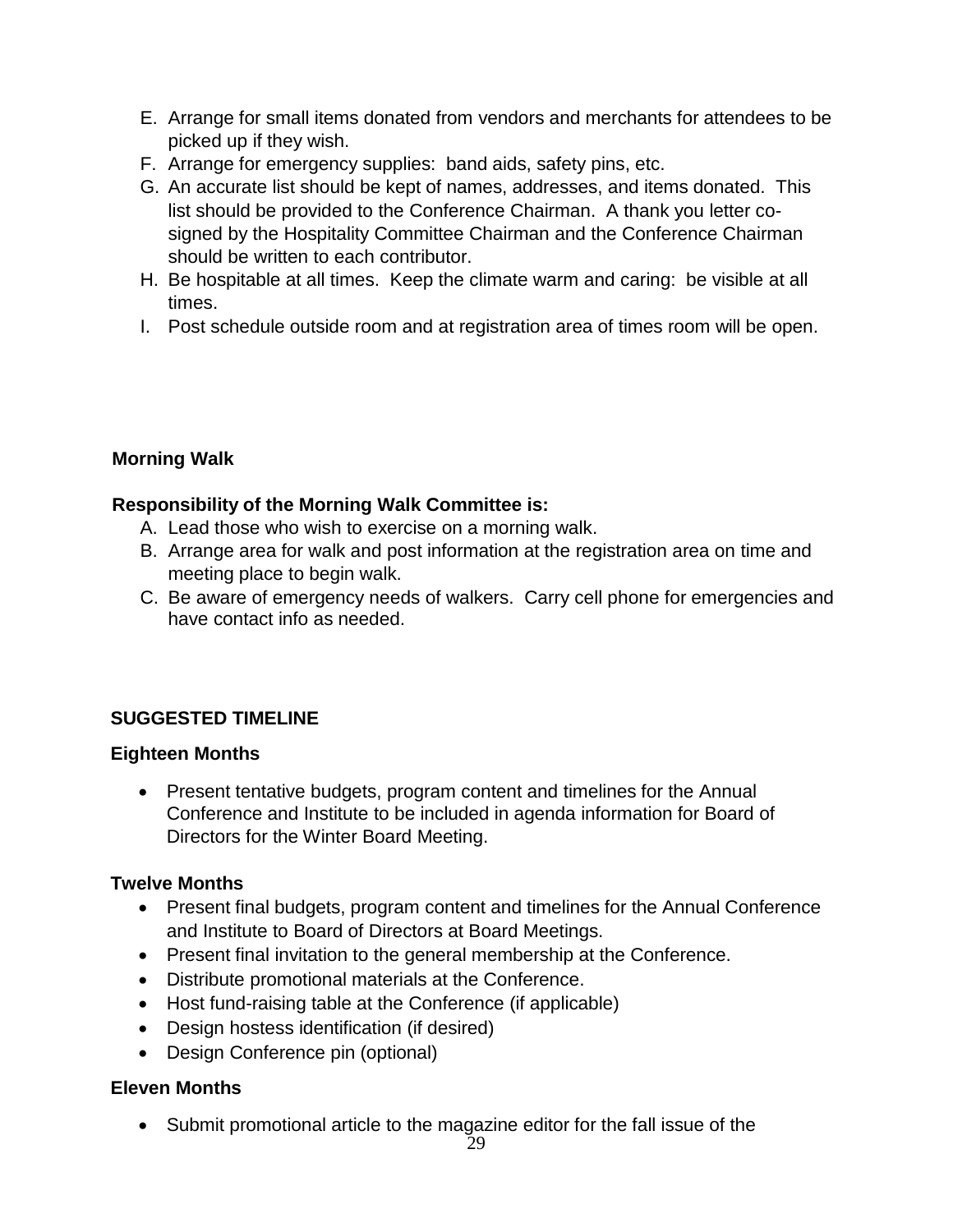magazine.

- Obtain a list of the Board of Directors and committee assignments for planning
- Obtain names/addresses/telephone numbers/email addresses of past and future conference chairmen for communication purposes (if desired).
- All conference expenditures must be submitted to the Executive Director.

# **Ten Months**

- Meet with the core planning committee.
- Report to the planning committee suggestions and recommendations from the President, Executive Director and Board of Directors.
- Incorporate the current President's theme in all conference planning with the exception of the installation which uses the President Elect's theme.
- Confirm keynote speaker, institute instructors, and all other speakers providing them with pertinent information regarding dates, times, location, etc.
- Finalize all tours.
- Submit a registration form/final program for the conference and Institute to the Executive Director for the winter issue of the magazine. Receive from the magazine editor/Executive Director a proof copy prior to printing for review.
- Request photography needs from the President, President Elect, Committee Chairman, and Foundation President.

# **Nine Months**

- Communicate with conference committee chairmen to review and monitor progress. Provide the President and Executive Director with updates on planning.
- Plan decorations for all conference functions except installation unless directed to do so by the President Elect.

# **Eight Months**

- Communicate with conference committee chairmen to review and monitor progress.
- Provide the President and Executive Director with updates on planning.

# **Seven Months**

- Communicate with conference committee chairmen to review and monitor progress.
- Provide the President and Executive Director with updates on planning.
- Submit conference updates/changes to the President, Executive Director and NES Connector editor for the spring issue of the magazine.

# **Six Months**

 Request AV equipment needs and room set-up preferences from keynote speaker, institute instructors and other workshop/briefing speakers.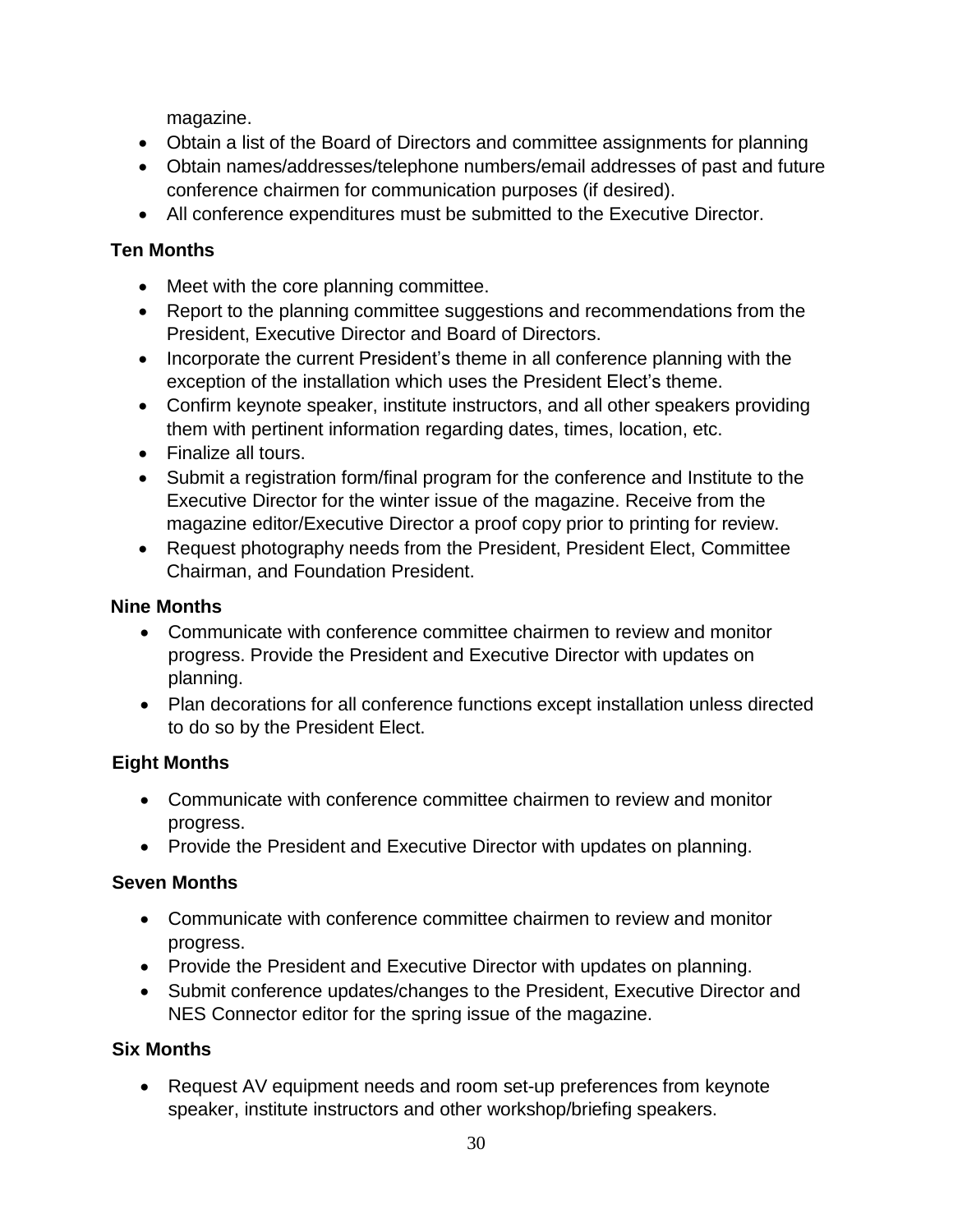- Order Conference pins (optional)
- Conference Chairman provide update for Winter Board Meeting (they can attend if possible).

# **Five Months**

Confirm conference photographer with Executive Director.

## **Four Months**

 Meet with all committee chairmen to assure that Conference and Institute planning is on schedule.

# **Three Months**

- Assign one hostess to the President and one hostess to the President Elect.
- Contact future conference chairmen to determine their needs for promotion sales, etc.
- Submit a draft of the program covers and contents to the President, President Elect, Executive Director and NAEOP Committee Chairman for approval.
- Pre Con Meeting with hotel staff to:
	- o Review the contract and report any changes to the Executive Director
	- o Confirm suites for the President and President Elect
	- o Check registration area.
	- o Review menus, room assignments, breakout sessions, and room set-ups.
	- $\circ$  Provide hotel with rooming list of Board of Directors, VIPs and Institute presenters (Executive Director will provide the list to the hotel and confirm details)

# **Two Months – One Month**

- Meet with the planning committee to assure everything is finalized and ready to go.
- Follow up on AV equipment request and room setup from keynote, institute instructors and other speakers.
- Prepare a list of all donors and thank you letters to be sent after the Conference and provide a copy of the list to the President and Executive Director.
- Notify President, Executive Director. Board of Directors, keynote speakers, institute instructors and other speakers and committee chairman of any changes.
- Assemble packets/goodie bag

# **Three Weeks – Two Weeks – One Week**

 Confirm that all printed materials, including meal function programs, are in the hands of the Registrar and the committee.

# **One-Two Days**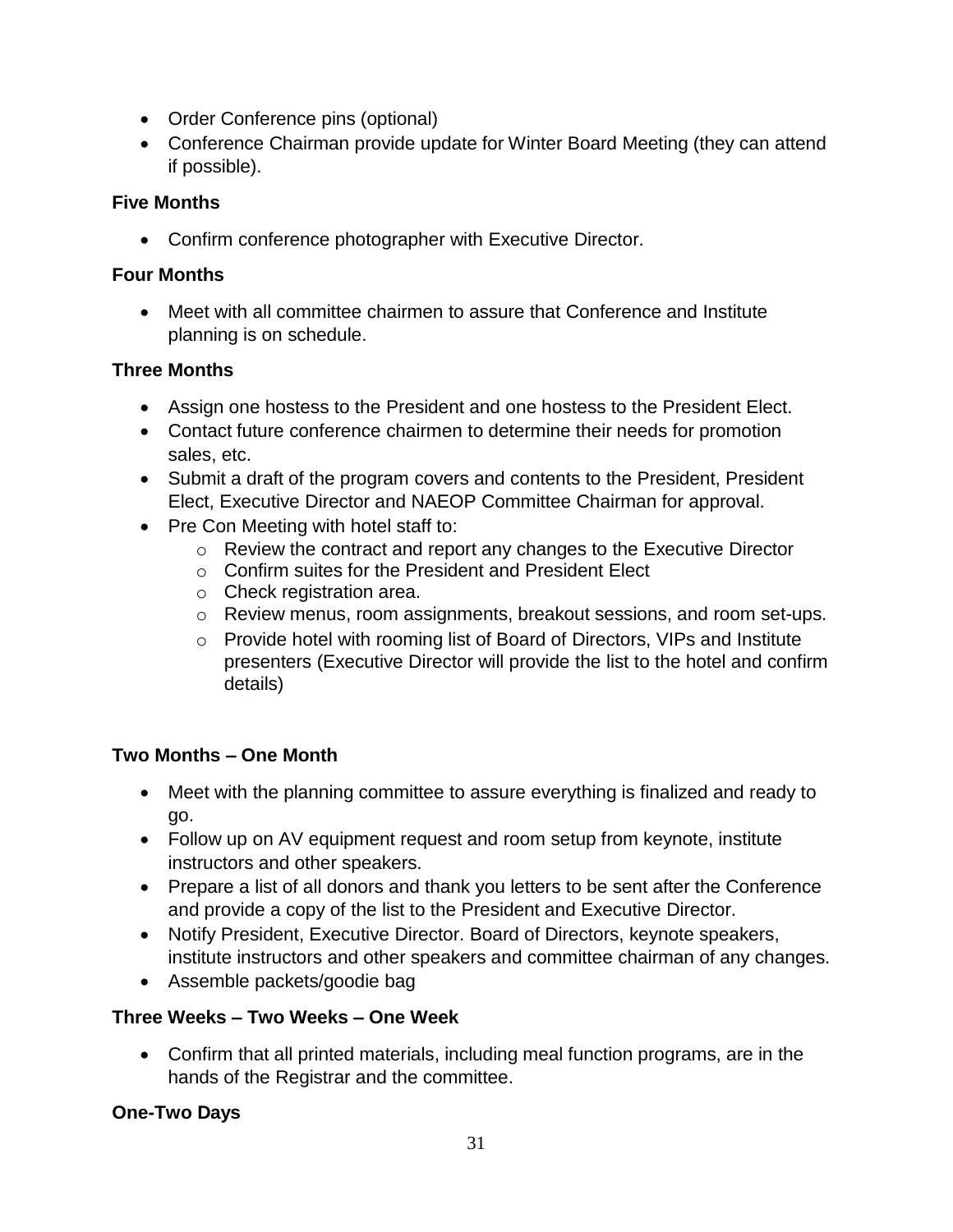A meeting with the President, President Elect, Executive Director, Conference Chairman, Institute Chairman, Presidential Advisor(s), key hotel/convention center staff and others invited by the president and/or conference chairman to review plans and answer questions. Review of Banquet Event Orders will be done with final revisions given at this time.

NOTE: All bills must be submitted for reimbursement by August 15 following the end of the Conference.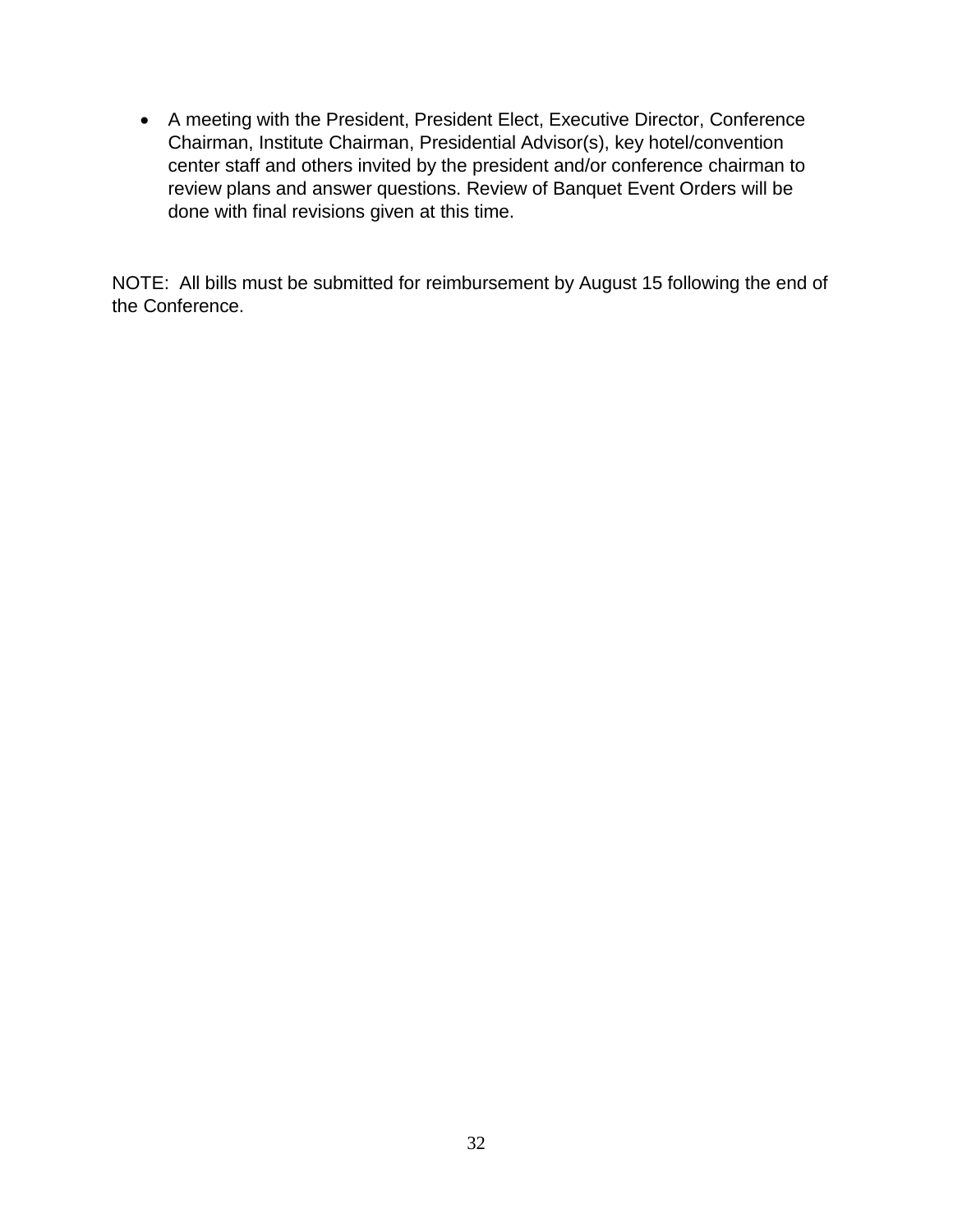# **SUGGESTED DAILY CONFERENCE 4-DAY SCHEDULE**

The following schedule is the traditional 4 day schedule for the Annual Conference and Institute. Any deviation from this schedule must be discussed with the Executive Director and President who will present any changes to the Board of Directors for final approval.

## **Day 1 of Pre-Conference**

1. Pre Con Meeting

A meeting with the President, President Elect, Executive Director, Conference Chairman, Institute Chairman, and key hotel/convention center staff to review plans and answer questions. Review of Banquet Event Orders will be done during this time with final revisions given at this time.

2. Tours may be available

## **Days 1-2 of Pre-Conference**

- 1. Board Members will arrive
- 2. Tours may be available

### **Day 2 of Pre-Conference**

- 1. PRO, Foundation, PSP Governing Board and Executive Board meetings. The President of NAEOP is responsible for the Executive Board meeting which is usually held late afternoon or evening. The meeting is usually held in the President's suite or in meeting room if needed.
- 2. Tours may be available.

## **Day 1 of Conference**

- 2. Board of Director's Meeting the meetings will be held by the current Board of Directors and by the incoming Board of Directors. The new board will meet officially the following day.
	- A. Responsibilities for the Conference Chairman relating to the Board of Directors' meeting are to:
		- i. Help assist Executive Director and Presidential Aide on setup of room assigned. A podium and microphone must be available at the head table for the President. The room should be one which can be locked during the hours the Board is not in session.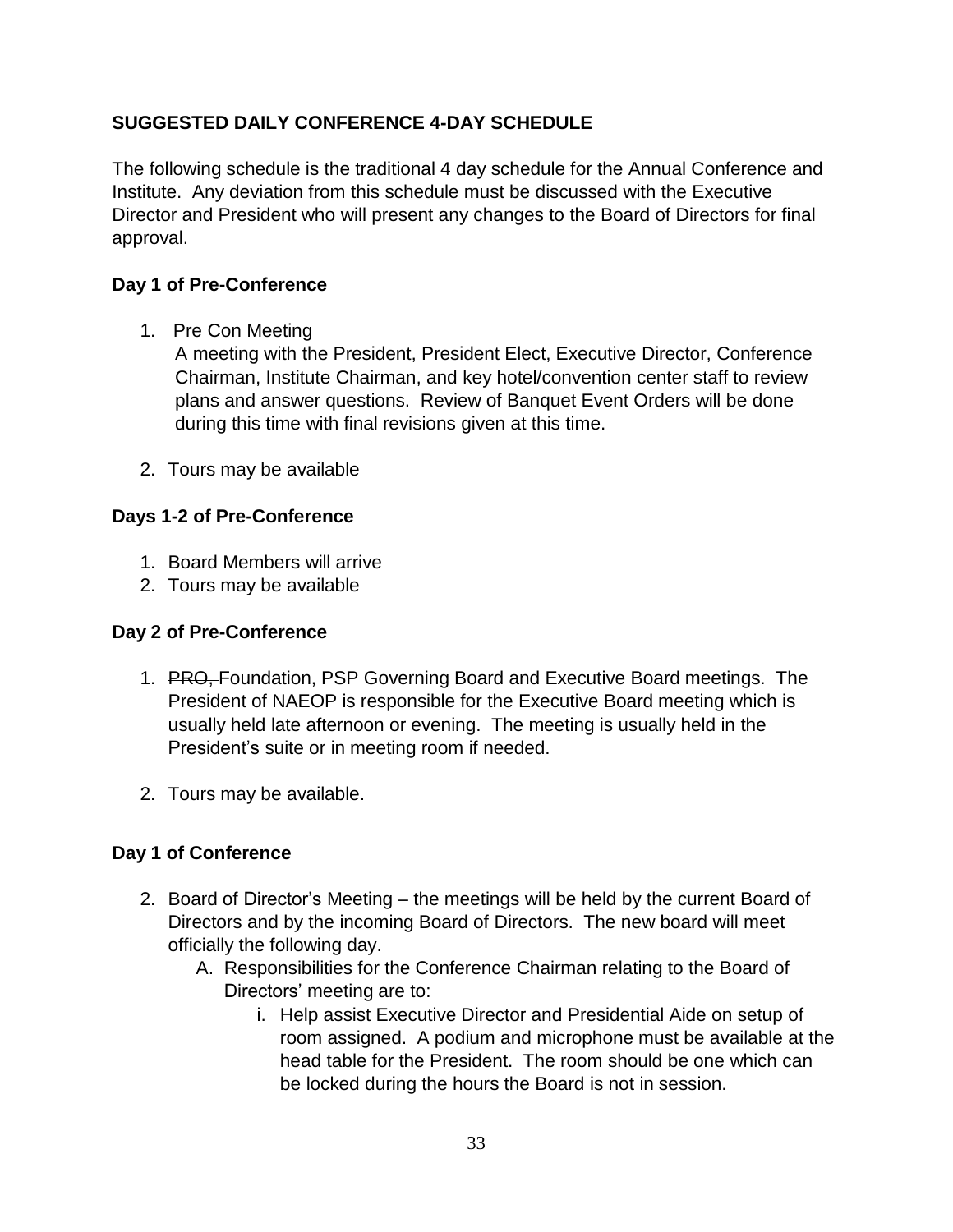- ii. Arrange for water and glasses to be provided on the board tables or in an assigned area.
- iii. Coordinate refreshments/meals with the Executive Director.
- iv. Lunch for the Board is a responsibility of each board member. The hosting association may arrange meals for the board members in the hospitality suite if possible. Any plans made should be coordinated with the Executive Director and President. These meals would not be a conference expense.
- v. A special board activity for the evening may be planned in conjunction with the Executive Director and President.
- 3. Tours available for members.
- 4. Retirees' Tour the Conference Chairman will arrange a tour of interest to the retirees after consultation with the President of NAREOP.

# **Day 2 of Conference**

- 1. Institute Classes
- 2. Retirees' Annual Meeting and breakfast in the morning.
- 3. Retiree's Service Project in the afternoon.
- 4. Briefings
	- a. Briefings are 90 minute sessions offered to attendees for the purpose of giving them basic information regarding a specific topic. Briefings are presented by current and past board members and individuals from the general membership if possible.
	- b. The Institute and Briefing Chairman, in cooperation with the Professional Development Committee Chairman, President, and Executive Director is responsible for planning briefings and the institute.
	- c. The number of briefings offered will be determined by available meeting room space.
	- d. The final schedule will be approved by the President and Executive Director and presented to the Board of Directors as an informational item twelve months prior to the conference.
	- e. The Professional Development Committee Chairman will submit the final schedule of briefings to the Conference Chairman and coordinate special requirements for the briefings.
	- f. All non-board member briefing presenters will receive a \$25 stipend per briefing presented. Current board members and those receiving compensation for duties from NAEOP will not receive a stipend. This is a budgeted item and provided for briefing presenters only.
	- g. AV needs are to be kept to a minimum, which means podium and standard microphone for over 25 in attendance in the meeting space.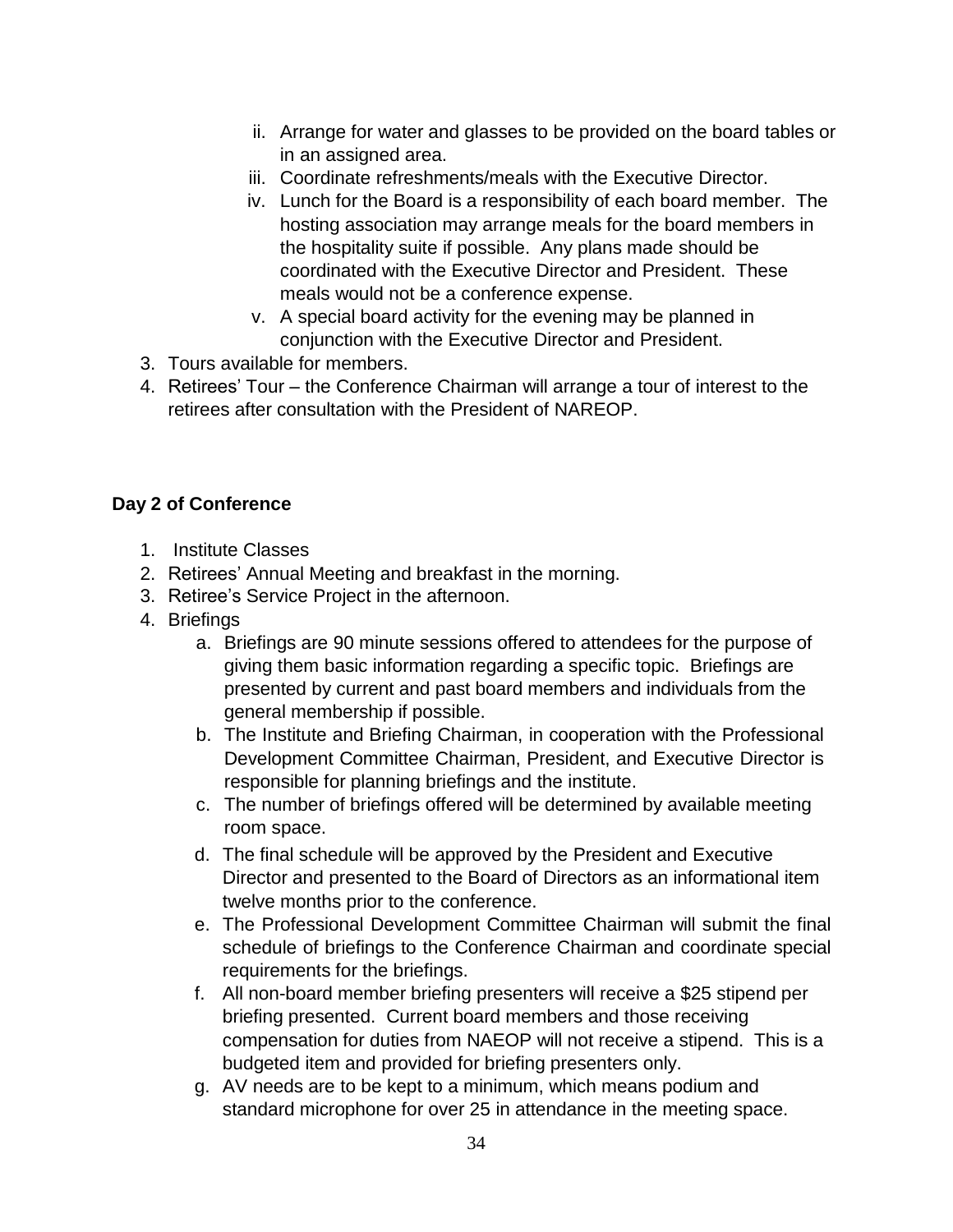# **Day 3 of Conference**

1First Timer Advisory Council Delegate Meeting

2. Advisory Council Meeting

A. The President will introduce the Advisory Council Chairman who will preside during the meeting.

B. The NAEOP Parliamentarian will serve as the Advisory Council Parliamentarian.

C. The National Office will keep the Conference Chairman and the Advisory Council Chairman informed of the number of delegates expected to attend.

- 3. Exhibits and Special Projects open to the members
- 4. Council Meal Function
- 5. Second General Session
	- a. Annual NAEOP Business Meeting
	- b. Membership Chairman and the Credentials Committee are responsible for membership verification and count as participants enter the room.
	- c. Head Credentials Chairman will establish a quorum for each General Session. This information is given to the Membership Chairman.
- 6. Foundation Meeting
	- a. There will be an NAEOP Educational Foundation Annual Meeting during the NAEOP Annual Conference. The Annual Conference will be recessed during the Second General Session for this meeting. The President of the Foundation will preside at the Annual Meeting of the Foundation. The Marion T. Wood Member Scholarship and the Mona Smith Member Dependent Scholarship are awarded during this meeting.
	- b. The NAEOP Parliamentarian will serve as the parliamentarian for the Annual Meeting of the Foundation.
	- c. The agenda for the meeting will be determined by the President of the Foundation.
	- d. The appointed pages, tellers, monitors, credentials committee, timekeeper and others as needed, will carry out the functions of the Educational Foundation Meeting.
- 7. Awards Banquet

### **Day 4 of Conference**

The NAEOP Area Chairmen, in coordination with the Conference Chairman, will ensure physical space and necessary arrangements for all area meal function**.**

- 1. Meeting Meal Function
	- A. The Area Chairmen, in coordination with the Conference Chairman, will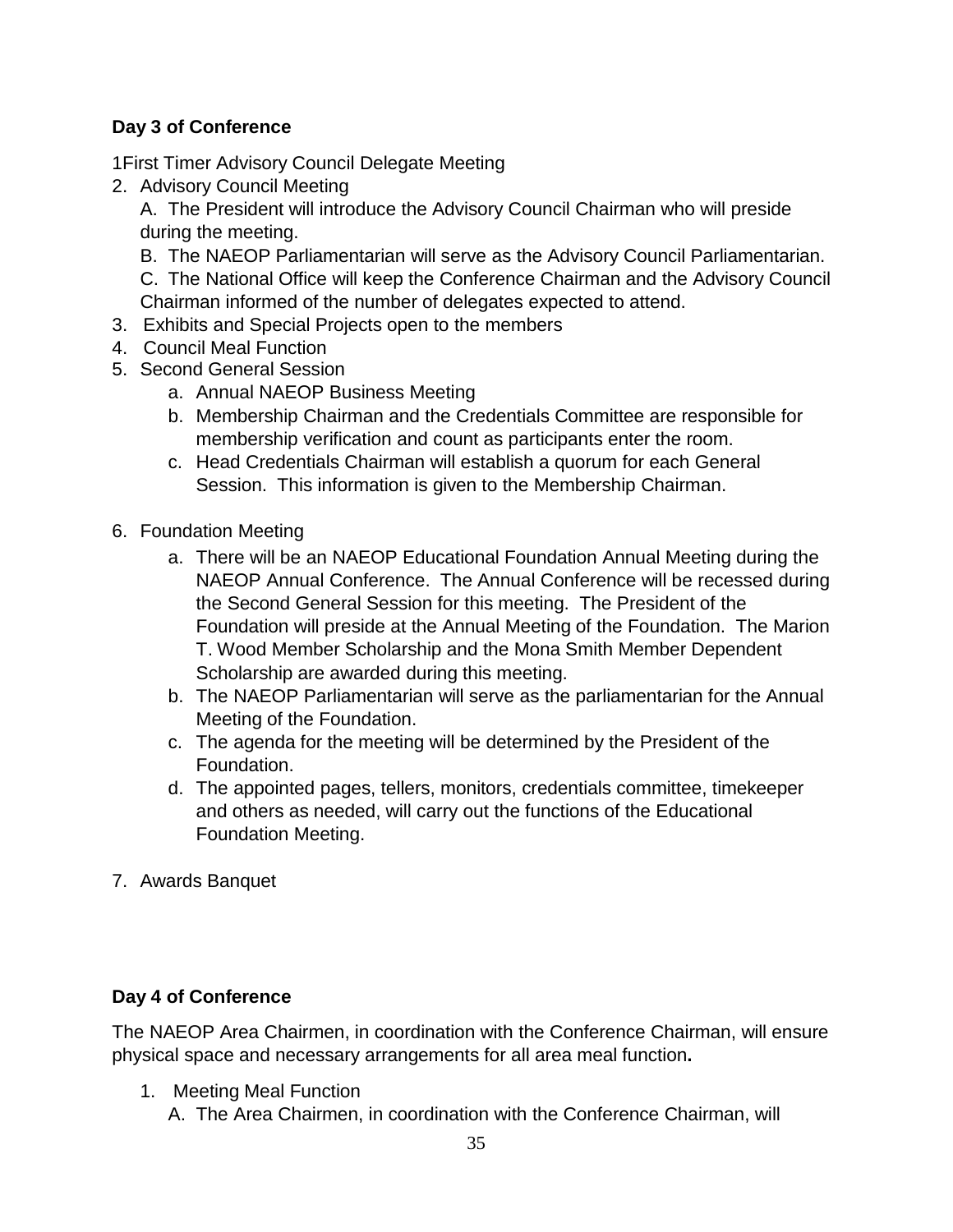ensure physical space and necessary arrangements for all area meeting meal functions.

- B. Individual Area Chairmen will be responsible for their respective area meetings.
- C. Elections of the necessary committee members will take place during the Area meal functions. Results will be tallied and given to the NAEOP Secretary/Treasurer or designated National Office staff as quickly as possible.

General Session #3 (continued)

- A. Annual NAEOP Business Meeting, continued.
- B. Membership Chairman and the Credentials Committee are responsible for membership verification and count as participants enter the room.
- C. Head Credentials Chairman will establish a quorum for each General Session. This information will be given to the Membership Chairman.

General Session #4 (if needed)

- A. Continuation of NAEOP Annual Meeting if needed.
- B. Presentation of awards if needed.
- C. The Affiliate Chairman and Membership Chairman, in coordination with the President, Executive Director and the Conference Chairman, are responsible for this function if awards are presented at this meeting.
- D. The program may include the presentations of the following awards if not presented at the Awards Banquet:
	- 1. Presentation of the Rachel Maynard Excellence in Communications Awards (Immediate Past President)
	- 2. Presentation of the Website Awards (Awards Committee Chairman)
	- 3. Presentation of the Louise Henderson Nelson awards (Awards Committee Chairman
	- 4. Presentation of the Marion T. Wood Student Scholarships (Scholarship Chairman)
	- 5. Presentation of the membership awards (Membership Chairman)

### **Day 1 Post Conference**

Post con meeting with approved conference Co-chairs (current and future) and Institute/Briefing co-chairs (current and future). This meeting may be done at a later date via conference call.

Post conference tours as applicable.